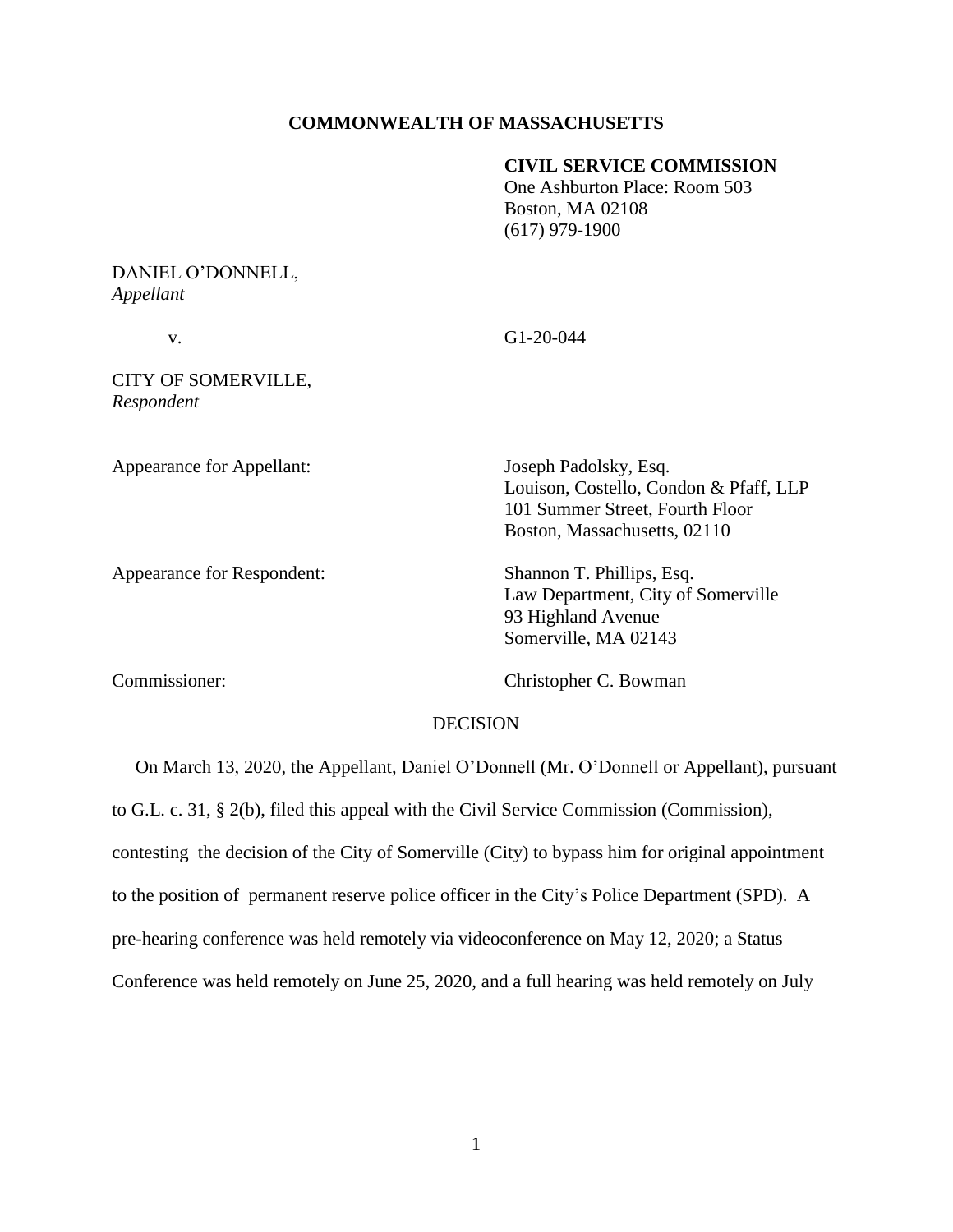23, 2020.<sup>12</sup> The remote full hearing was digitally recorded and both parties were provided with a CD of the hearing<sup>3</sup>. Both parties submitted post-hearing proposed decisions.

## **FINDINGS OF FACT**

 Six (6) exhibits were entered into evidence by the Respondent and thirteen (13) exhibits were entered into evidence by the Appellant at the full hearing on July 23, 2020.<sup>4</sup> Based on these exhibits, the testimony of the following witnesses:

## *Called by the City:*

- Skye Stewart, Administration Representative on the Interview panel;
- Stephen Carrabino, Deputy Chief of the SPD;

## *Called by Mr. O'Donnell:*

Daniel O'Donnell, Appellant;

and taking administrative notice of all matters filed in this case and pertinent statutes,

regulations, policies, and reasonable inferences from the credible evidence; a preponderance of

credible evidence establishes the following facts:

1. Mr. O'Donnell is thirty (30) years old and is a lifelong resident of Somerville. He obtained

an associate's degree from the New England Institute of Art and he received an Emergency

Medical Technician Certification from Middlesex Community College in 2018. (Testimony

of Appellant)

 $\overline{a}$ 

<sup>&</sup>lt;sup>1</sup> Videoconference proceedings via Webex have temporarily replaced in-person hearings at the Commission given the ongoing COVID-19 pandemic.

<sup>2</sup> The Standard Adjudicatory Rules of Practice and Procedure, 801 CMR §§1.00, *et seq*.,apply to adjudications before the Commission with Chapter 31 or any Commission rules taking precedence.

 $3$  If there is a judicial appeal of this decision, the plaintiff in the judicial appeal would be obligated to supply the court with a transcript of this hearing to the extent that he/she wishes to challenge the decision as unsupported by the substantial evidence, arbitrary and capricious, or an abuse of discretion. In such cases, this CD should be used by the plaintiff in the judicial appeal to transcribe the recording into a written transcript.

<sup>&</sup>lt;sup>4</sup> By email notice sent to the parties on July 20, 2020 prior to the full hearing, Appellant Exhibits P-7, P-9. P-11, P-13, P-15, P-17 were determined to be duplicative of Respondent exhibits contained in R-4. As such these were not entered as Appellant Exhibits.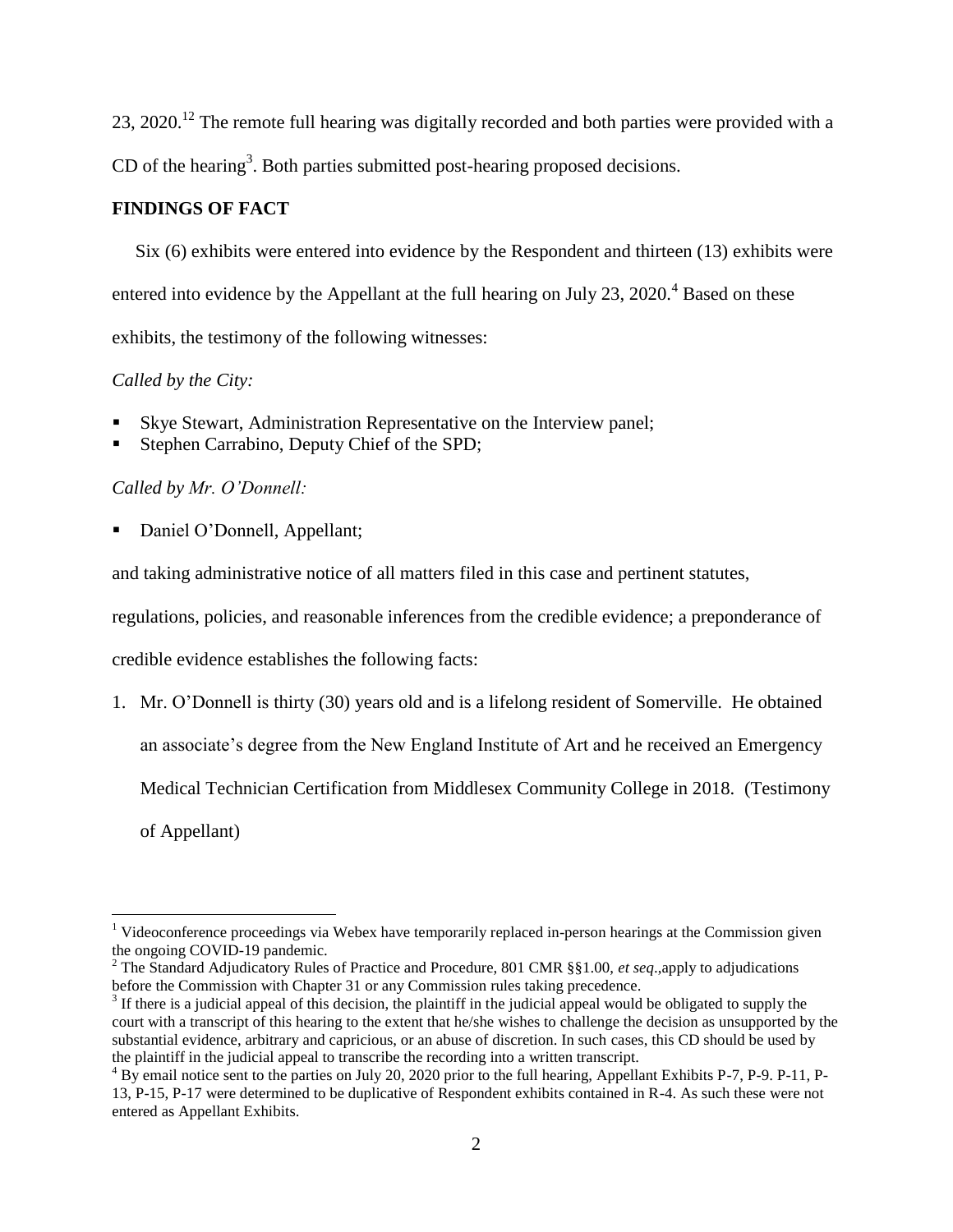- 2. Mr. O'Donnell is currently employed as a full-time carpenter. He previously worked as a paraprofessional in the City's Public Schools from 2009 to 2014. (Testimony of Appellant)
- 3. On March 23, 2019, Mr. O'Donnell took the civil service examination for the position of Police Officer and received a score of 93. (Stipulated Facts)
- 4. On September 1, 2019, the state's Human Resources Division (HRD) established the eligible list for Police Officer. (Stipulated Fact)
- 5. On December 4, 2019, HRD issued Certification No. 06794 to the City, authorizing the City to appointed ten (10) reserve police officer candidates. (Stipulated Fact)
- 6. On January 6, 2020, HRD approved the City's request to expand the number of candidates for potential appointment from ten (10) to sixteen (16). (Stipulated Fact)
- 7. The City ultimately appointed nine (9) permanent, reserve police officers, seven (7) of whom were ranked below Mr. O'Donnell. (Stipulated Facts)<sup>5</sup>
- 8. The seven (7) candidates on the Certification, each of whom was given an anonymous identifier as part of this proceeding, who bypassed Mr. O'Donnell are: R4A; R4C; R4H; R4G; R4I; R4D; and R4E. (Exhibit R1A)
- 9. All candidates, including Mr. O'Donnell, were required to submit documentation to the City including an application, resume, credit scores, tax returns, verify residency through a residency check, and undergo a background investigation conducted by a Detective of the SPD. (Testimony of Carrabino; Testimony of Appellant).
- 10. Mr. O'Connell's background investigation showed that he has no criminal record, no driving citations and a positive credit report. All of his references provided positive feedback about Mr. O'Donell. (Testimony of Stewart and Carrabino)

<sup>&</sup>lt;sup>5</sup> It appears that the appointments, authorized by the Mayor as Appointing Authority, have not yet been approved by the City Council, as required by the City's Charter.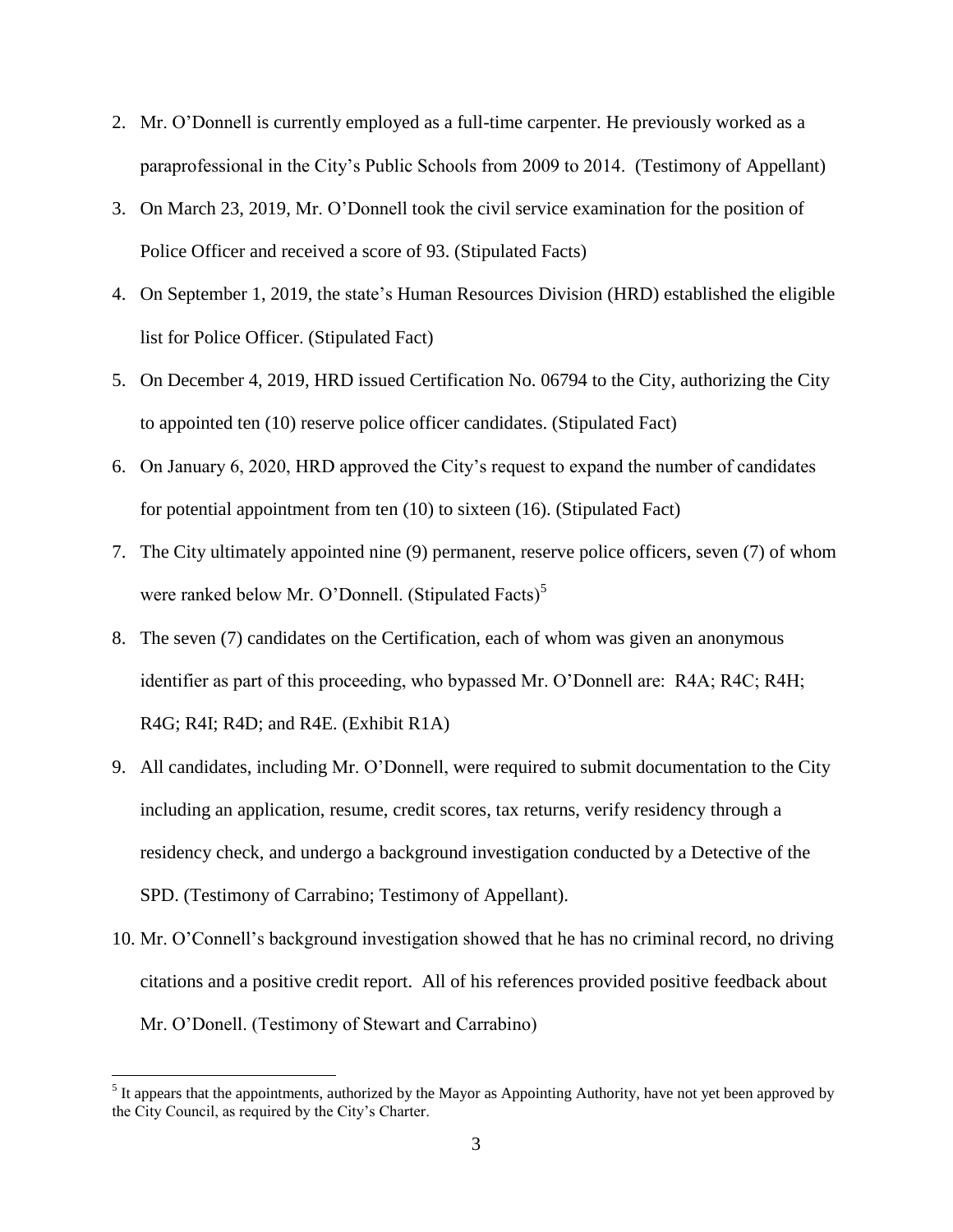- 11. Following the background investigation, all candidates, including Mr. O'Donnell, were interviewed by the same Interview panel consisting of the following individuals: Skye Stewart (former Chief of Staff to the City's Mayor; Deputy Chief Stephen Carrabino of the SPD; and the Director of Health and Human Services for the City of Somerville, Nancy Bacci. (Testimony of Stewart; Testimony of Carrabino).
- 12. Deputy Chief Stephen Carrabino has been a member of the SPD for twenty-five (25) years. He has held positions in various areas of the SPD including the patrol division, community policing, detective bureau, domestic violence, gang unit, commander and accreditation manager, and as Captain he oversaw the East District of the City. He now serves as Deputy Chief of the SPD in charge of operations. He has been a Deputy Chief of the SPD for the past six to seven years. There are only two Deputy Chiefs within the SPD and they rank right below the Chief. (Testimony of Carrabino).
- 13. Skye Stewart served as the Chief of Staff to the City's Mayor from June of 2016 to her departure in August of 2019 (due to her family move to Michigan). Prior to serving as Chief of Staff, she worked as an analyst in the City's "SomerStat" office in 2011, became budget manager for the City in 2014, then moved into the Director role in SomerStat in 2014. (Testimony of Stewart)
- 14. Ms. Stewart was contacted in the beginning of February 2020 by the then-current Chief of Staff for the Mayor and asked if she had any availability and willingness to sit in on the Interview panel for police reserve candidates on Certification No. 06794. The City's Personnel Director, who normally sat on these interview panels, was on leave.. (Testimony of Stewart)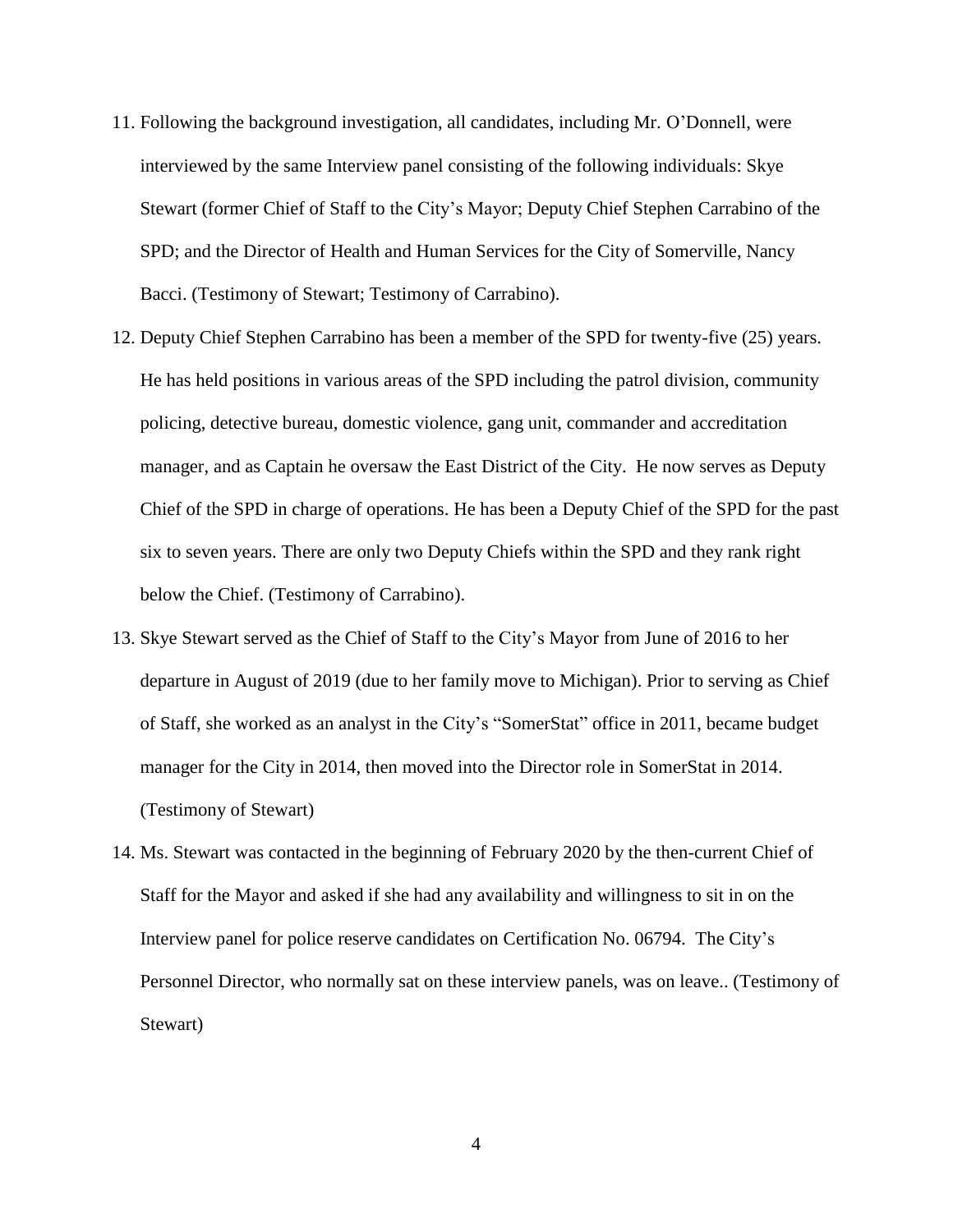- 15. Prior to the interviews, all interview panelists were given access to electronic files of the various candidates. These files consisted of documents such as the candidates' full application, resume, transcript, tax returns, credit scores, military documentation, certifications, police records and background investigation reports on each candidates which included interview notes of investigators with the various candidates. (Testimony of Stewart; Testimony of Carrabino).
- 16. The Interview panel met to discuss the candidates on the day of the candidates' interviews. The Panel reserved half an hour to discuss any concerns they had based on their individual review of the electronic file prior to each interview. (Testimony of Stewart; Testimony of Carrabino).
- 17. During the discussion of the Appellant prior to his interview, the Interview panel did not have any major concerns and viewed him as a strong candidate. (Testimony of Stewart; Testimony of Carrabino).
- 18. During the interviews, the three panelists took turns asking questions. The general format of each recorded interview was the same: the panelists walked through the application and background report with each candidate and then asked each candidate 17 general interview questions, which included questions regarding how the candidate would respond to hypothetical scenarios. Once that was complete, the Panel gave the candidate an opportunity to ask any questions and then wrapped up the interview. (Testimony of Stewart; Exhibits  $R4A - R4I$
- 19. Once the candidate left, Jessica Pavao of the City's HR (Personnel) Department came into the room, gathered any documents the panelists had written on, and jotted down on a yellow piece of paper the top concerns the panel had with the candidate. She then assembled this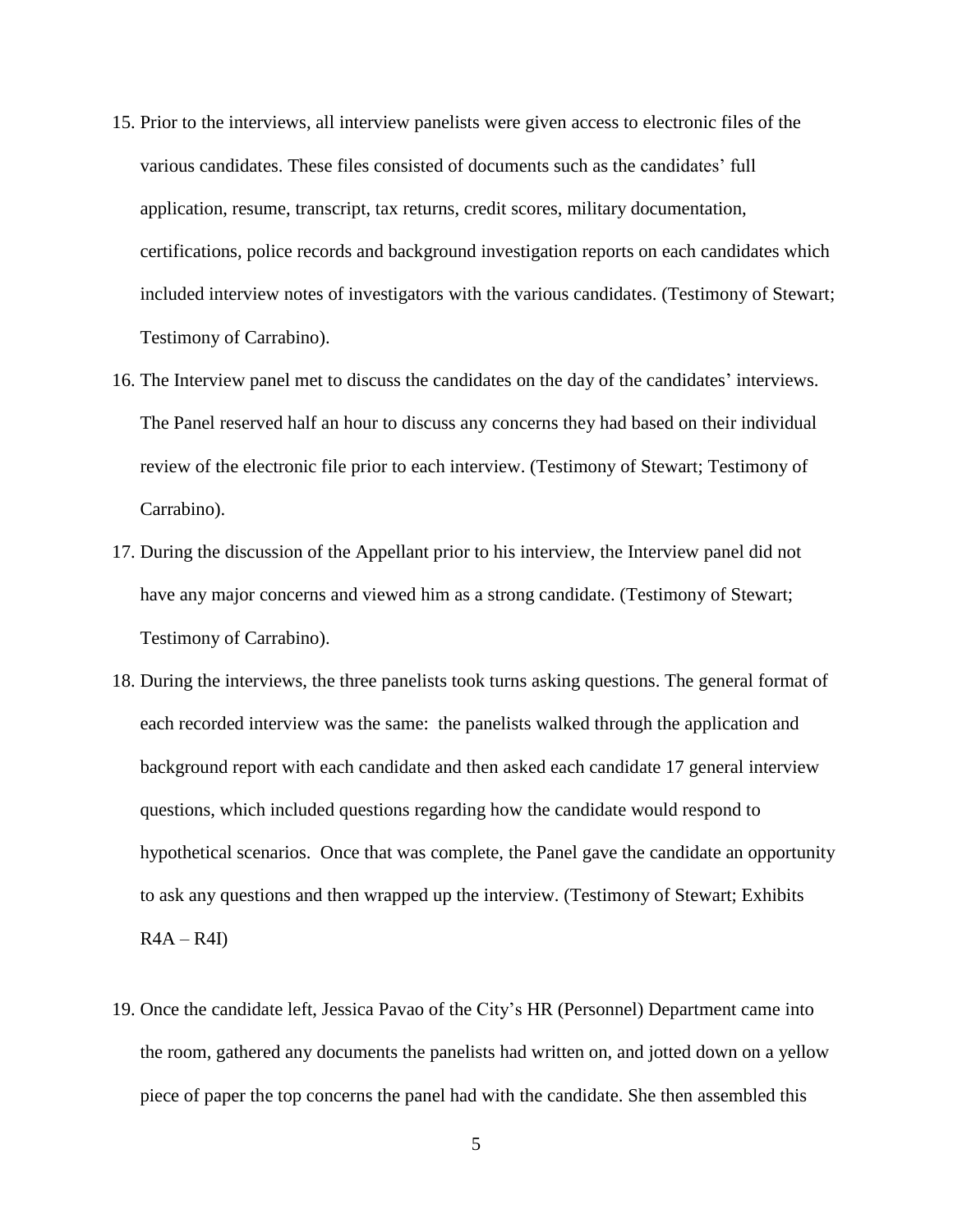piece of paper with the general concerns of the candidate, and any documents the panelists had written on or highlighted, into an "Interview Packet" that the Panel, specifically Ms. Stewart who was drafting the bypass letters and would be offsite doing so, could refer to later on when reviewing the candidates. (Testimony of Stewart; Exhibit R-2; Exhibits P-8, P-10,

P-12. P-14, P-16, P-18).

 $\overline{a}$ 

- 20. The yellow sheets of paper at the start of each interview packet with these concerns, were not a "bypass" list, just an assembled list of concerns that the panel wished to discuss as a group later on when reviewing each candidate. (Exhibits P-8, P-10, P-12, P-14, P-16, P-18).
- 21. Subsequent to the last interview taking place, the panel met again to discuss and review all candidates. After the interviews, the panel knew some they would be moving forward, some who were a definite no, and identified others in the middle who required further discussion. The Appellant fell into the middle category and required further discussion of the panel's concerns. (Testimony of Stewart).

### *Panelists' Concerns with Appellant's Answers to Alcohol-Related Questions*

22. Ms. Bacci, an interview panelist, asked Mr. O'Donnell the following question. Mr.

O'Donnell gave the following answer and the following dialogue occurred:

- Bacci: The police department schedule will require you to work during many family and holiday events. If you are scheduled to report to work at 6:00 pm for the night shift or<sup>6</sup> attending a family function such as a wedding in the afternoon, how many drinks would you consume at that function?
- O'Donnell: I would do my best to not consume if I knew I might be on call, I would um…

<sup>&</sup>lt;sup>6</sup> The Combined Interview Packets of the Appellant (Respondent Exhibit 3) and the other Candidates (Respondent Exhibit 7) contain the panel's list of scenario/hypothetical questions. Question 5 is stated as follows:

The Police Department's schedule will require you to work during many family and holiday events. If you are scheduled to report to work at 6:00 pm for the night shift and were attending a family function such as a wedding in the afternoon, how many drinks would you consume at that function?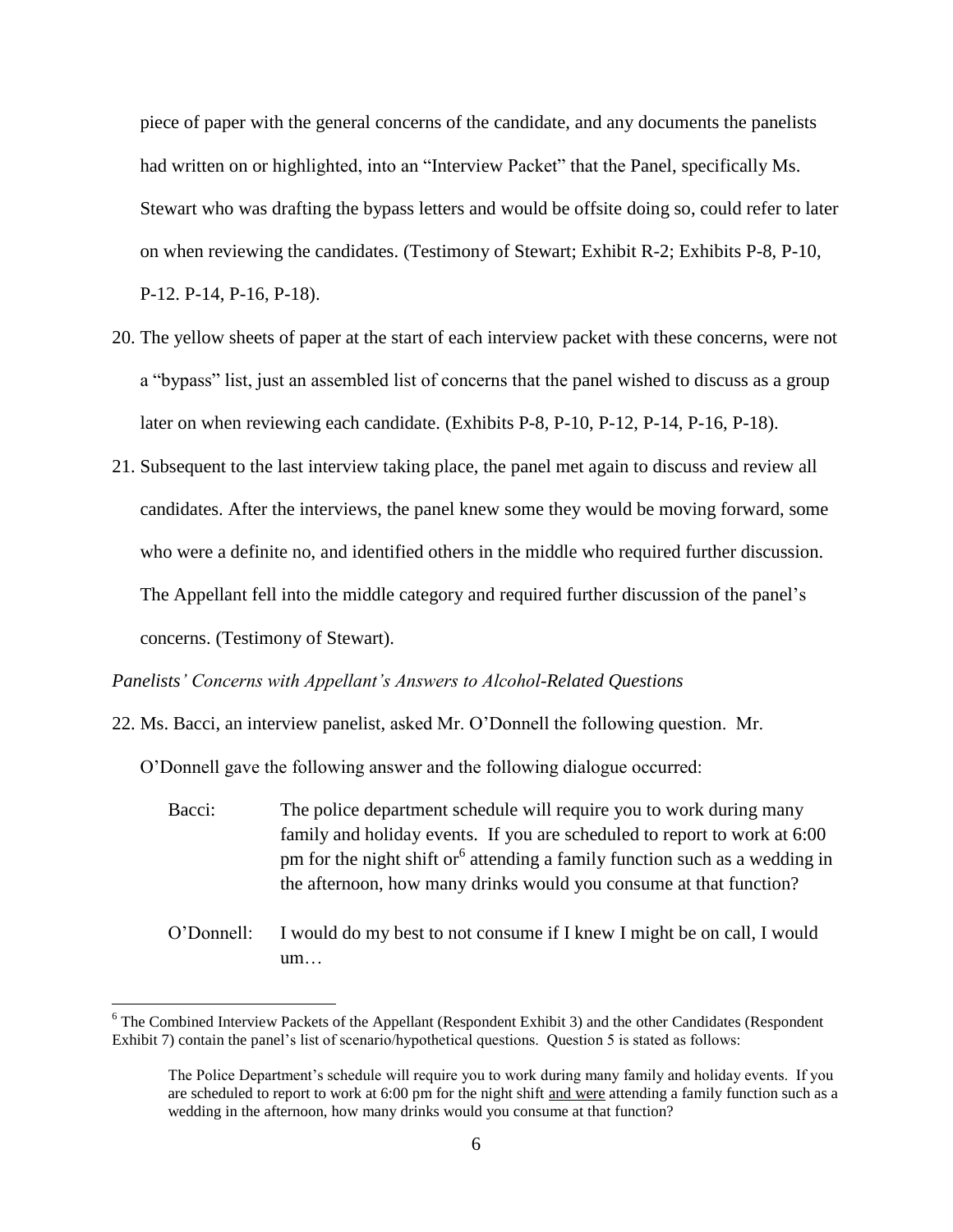| Bacci:     | But, tell me  [interrupted]                                                                                                                                             |
|------------|-------------------------------------------------------------------------------------------------------------------------------------------------------------------------|
| Stewart:   | Not on call, but actually, you, you're scheduled to report  [interrupted]                                                                                               |
| Bacci:     | You're scheduled to go in                                                                                                                                               |
| O'Donnell: | Scheduled? Um, I tend to only have a beer or two, maybe three, if it's a<br>big family event.                                                                           |
|            | [pause]                                                                                                                                                                 |
| Bacci:     | So, at this wedding we're going to say you're the best man. So best man<br>typically stands up, says a few nice words, and has a toast. How do you<br>handle the toast? |
| O'Donnell: | Um I would handle it well. I'm not the best public speaker but, um, I<br>would do my best to take my time with the speech and [interrupted]                             |
| Bacci:     | I'm sorry, I mean in regards to the alcohol.                                                                                                                            |
| O'Donnell: | Ohh, in re I apologize [laughter]                                                                                                                                       |
| Bacci:     | That's okay.                                                                                                                                                            |
|            | [laughter in room]                                                                                                                                                      |
| Bacci:     | But I am sure you are a good public speaker.                                                                                                                            |
|            | [laughter in room]                                                                                                                                                      |
| Bacci:     | That's okay. How would you handle it, because typically you would toast<br>with champagne as you had indicated earlier.                                                 |
| O'Donnell: | Yes.                                                                                                                                                                    |
| Bacci:     | So how would you handle that?                                                                                                                                           |
| O'Donnell: | Glasses up and take a sip.                                                                                                                                              |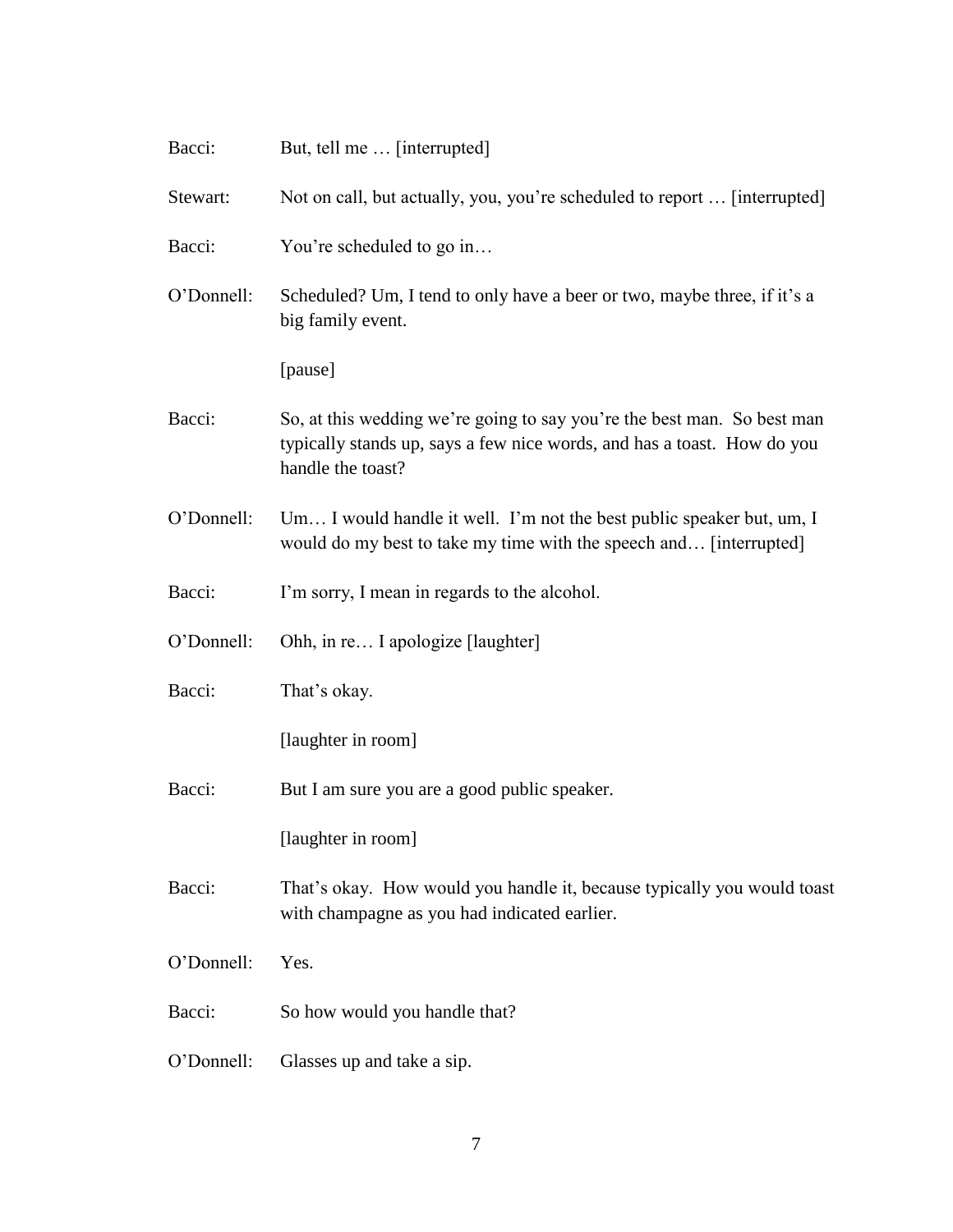(Exhibit R-3 at 44:32).

The second of the two-alcohol related hypothetical questions posed to Mr. O'Donnell was as

follows:

| Carrabino: | You report to work on the night shift. The night commander is in his<br>office doing paperwork. There is an officer on duty that appears to be<br>under the influence of alcohol and you detect the odor of alcohol. What, if<br>any, action would you take and why? |
|------------|----------------------------------------------------------------------------------------------------------------------------------------------------------------------------------------------------------------------------------------------------------------------|
| O'Donnell: | In that situation, I would report it to my superior. It's one thing I would<br>not want to risk all the hard work I put into establishing myself and my<br>career or the name of the department. And, I would hope that he would<br>seek help.                       |
| Carrabino: | What if the guy says I was at a wedding earlier today and I was the best<br>man and had to give a toast. I had a beer, just one, I can handle my<br>alcohol. That's why you smell it. If you report me I'm in trouble. What<br>do you do then?                       |
| O'Donnell: | I would've told him that he should not have came to work. He should've<br>called in. But I would still report forward to my supervisor.                                                                                                                              |
| Bacci:     | I have a follow up to that. So, you had said he should not have come to<br>work. Correct?                                                                                                                                                                            |
| O'Donnell: | Yes.                                                                                                                                                                                                                                                                 |
| Bacci:     | In the previous one if you had been the best man you had said usually I<br>would have a beer or two, or three at a wedding, and you would be<br>scheduled to work at six o'clock. So, tell me the difference between that?                                           |
| O'Donnell: | I would have  there is no difference. I also should have said that I<br>would have called out of work if necessary, if I didn't feel                                                                                                                                 |
| Bacci:     | Thank you.                                                                                                                                                                                                                                                           |

(Respondent Exhibit 3 at 44:20)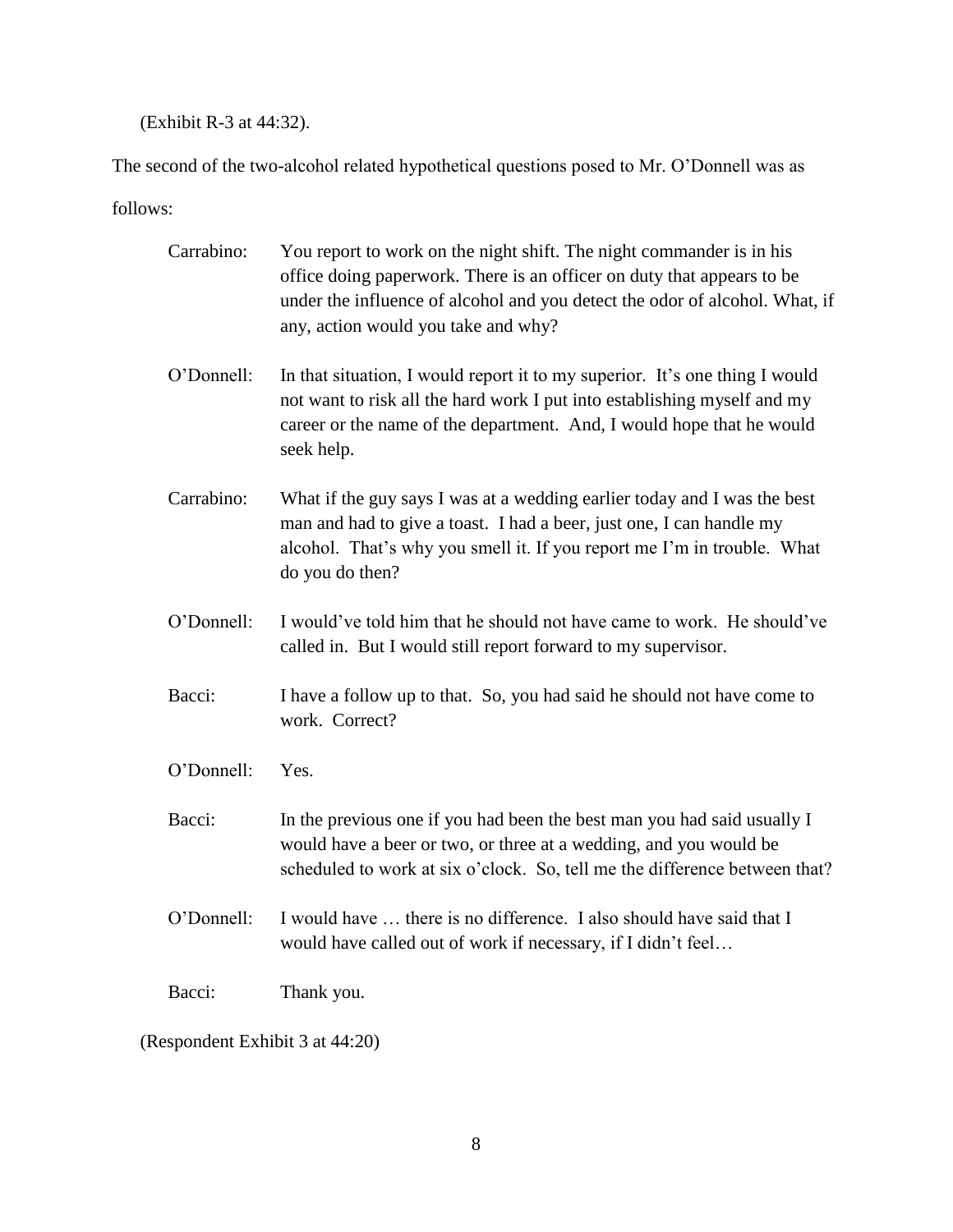- 23. The Panel was surprised and concerned that Mr. O'Donnell would consider drinking hours before a scheduled shift, and thought his willingness to come to work potentially impaired showed a lack of judgment and could pose a risk to public safety. (Exhibit R-5; Testimony of Stewart; Testimony of Carrabino).
- 24. The Panel also found the Appellant's responses showed inconsistency in his responses to the two scenarios, including that he held himself to a different standard tham a fellow officer (he would come into work after having a few drinks prior to his shift).
- 25. In discussing the general concerns of the Appellant post-interview, the one remaining concern the panel could not overcome were his responses to the above questions. The panel found significant problem with him never acknowledging that he would not drink before work or that that would be a major problem. He also held a colleague to a different standard in his answers, and acknowledged that if he did drink he would call into work rather than just not drink in advance. This was very concerning as others would then have to pick up the slack, and cover for him at the last minute. The panel was surprised at his responses and it was a combination of these concerns the panel could not overcome with the Appellant. (Testimony of Stewart; Testimony of Carrabino).

*The Responses of Candidates who Bypassed the Appellant to the Alcohol-related questions*

- 26. All of the candidates who bypassed Mr. O'Donnell for appointment stated they would not drink at the wedding if they were scheduled to work later that day. None of these selected candidates said that they would drink and/or call in sick. Specifically, these selected candidates stated: :
	- Candidate R-4A: During the toast if they have water could grab water bottle, if friends do respect your profession, knowing a drink could impair jeopardize your job put yourself and others in jeopardy they would respect your decision of not drinking. - (Exhibit R-4A at 1:24:20);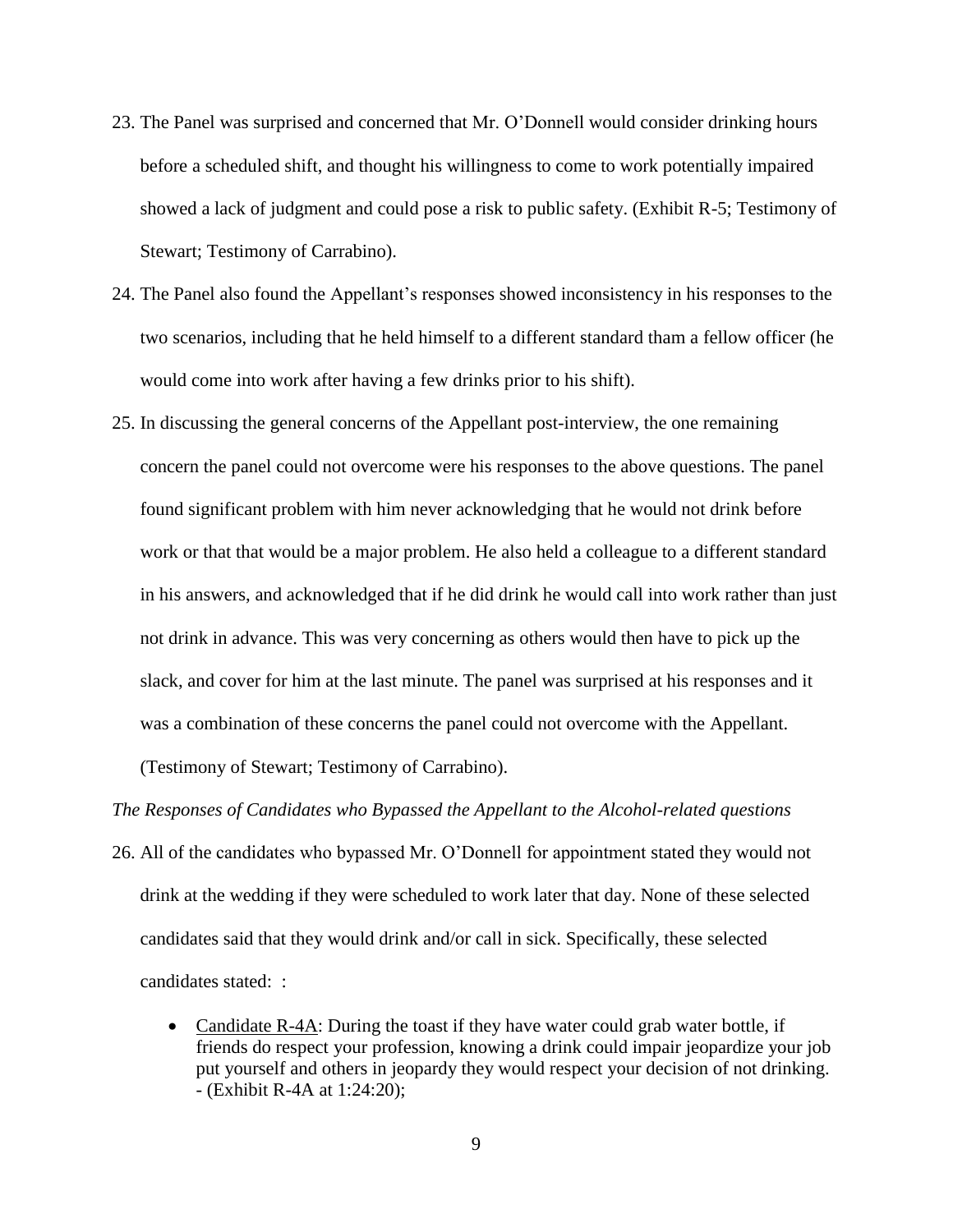- Candidate R-4C: Immediately responded none. Would have water during the toast would not risk anything with his job. (Exhibit R-4C at 41:35);
- Candidate R-4D: Doesn't drink and doesn't plan on drinking. Would fill the glass with water during the toast. (Exhibit R-4D at 24:06);
- Candidate R-4E: Immediately answered none, said he would still handle the toast but without alcohol. (Exhibit R-4E at 49:40);
- Candidate R-4G: Answered would have zero, would pour some ginger ale in a glass and fake it. Added the bride/groom would understand if they were a friend and knew you had to report to work. (Exhibit R-4G at 29:56);
- Candidate R-4H: Would not drink at all. Would perform the toast but would handle it with sprite or water and thinks the person would understand they couldn't drink at the wedding. (Exhibit R-4H at 49:57);
- Candidate R-4I: Immediately responded zero. Would ask bartender with something without alcohol and participate in the toast but would not consume any alcohol. If best man would think friend knows he has a job and if they didn't understand they wouldn't be friends of mine. (Exhibit R-4I at 48:54).

*Interview Question Responses of Candidates who Bypassed the Appellant to Other Questions*

27. Excerpts from R4I's interview included the following::

| Carrabino: | You and your partner have arrested a suspect for selling drugs. During the<br>arrest procedure at the scene, you've recovered illegal drugs and a large<br>amount of money. While you are securing these items for submittal to<br>evidence, you observe your partner place some of the money into his<br>pocket. What would you do? |
|------------|--------------------------------------------------------------------------------------------------------------------------------------------------------------------------------------------------------------------------------------------------------------------------------------------------------------------------------------|
| R4I:       | I'd tell him to put it back, first. Um say it's not right. If he refuses to,<br>I'd be forced to take it to the shift commander.                                                                                                                                                                                                     |
| Carrabino: | So, if he puts it back, you're not going to take it to the shift commander?                                                                                                                                                                                                                                                          |
| R4I:       | I think if he puts it back the issue has been resolved in that moment. Um<br>it's not the right thing to do                                                                                                                                                                                                                          |
| Carrabino: | So that's the end of it.                                                                                                                                                                                                                                                                                                             |
| R4I:       | I think                                                                                                                                                                                                                                                                                                                              |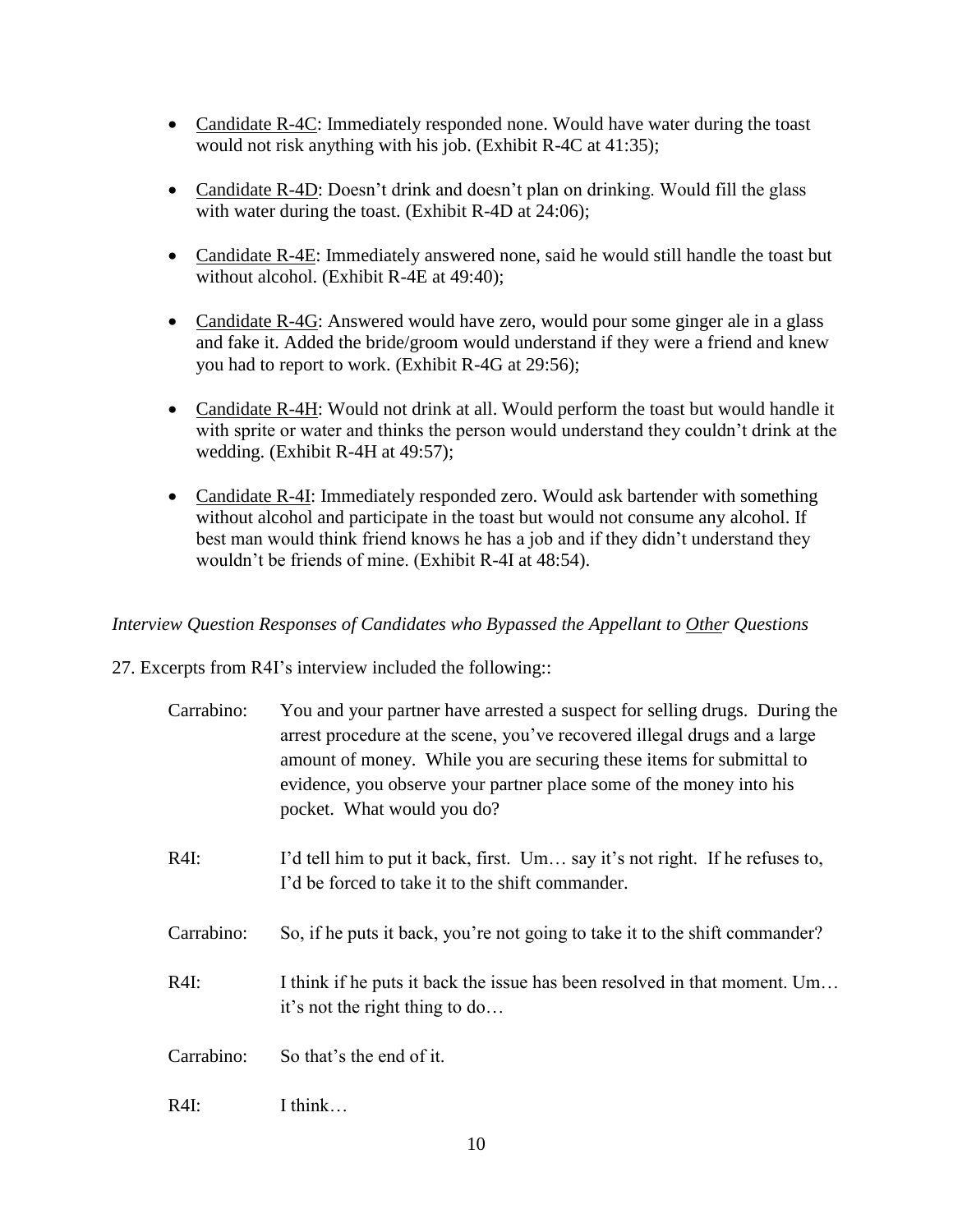| Carrabino: | Ok.                                                                                                                                                                                                                                                                                                                                                                                                                                                           |
|------------|---------------------------------------------------------------------------------------------------------------------------------------------------------------------------------------------------------------------------------------------------------------------------------------------------------------------------------------------------------------------------------------------------------------------------------------------------------------|
| R4I:       | Yeah. Obviously that doesn't pose a danger to the community, it's just<br>dishonest.                                                                                                                                                                                                                                                                                                                                                                          |
| Carrabino: | So he tells you, I don't know what I was thinking but, it won't happen<br>again, that's                                                                                                                                                                                                                                                                                                                                                                       |
| R4I:       | And I think it differs from the situation with the intoxicated officer,<br>because the intoxicated officer poses a danger to the community. I think<br>this situation is  it's just dishonest, and it's not right. I think that to<br>solve it in the moment might be a good approach because he's not going to<br>like I said, cause a danger to anybody else. But, the officer who's<br>intoxicated is an outward threat to the wellbeing of the community. |
| Carrabino: | So the intoxicated officer you report, but this one, if he puts it back, you're<br>okay with it?                                                                                                                                                                                                                                                                                                                                                              |
| R4I:       | I wouldn't say I'm okay with it. I  I just think that would be my  my<br>gut reaction, my instinct to follow. And obviously the reasons why.                                                                                                                                                                                                                                                                                                                  |
| Bacci:     | Would you think that this was the first time the person had done it?                                                                                                                                                                                                                                                                                                                                                                                          |
| R4I:       | I could speculate all I want but if I didn't have any proof, all I have is that<br>one instance that I witnessed. Obviously, like I said, I could have my<br>speculations but I would not be able to hang my hat on any of them.                                                                                                                                                                                                                              |
| Bacci:     | Do you think it would be more dangerous to the community if it was the<br>fifth or the hundredth time they had done it?                                                                                                                                                                                                                                                                                                                                       |
| R4I:       | It obviously shows a habit of, um, dishonesty. And, you know, disregard<br>for the trust that has been bestowed upon this officer.                                                                                                                                                                                                                                                                                                                            |
| Stewart:   | What if they had pocketed some of the drugs instead?                                                                                                                                                                                                                                                                                                                                                                                                          |
| R4I:       | That's definitely  that would be a danger. Show's that he may be using<br>them. Using them on the job maybe. But  I think I would tell him to<br>put it back and you know.                                                                                                                                                                                                                                                                                    |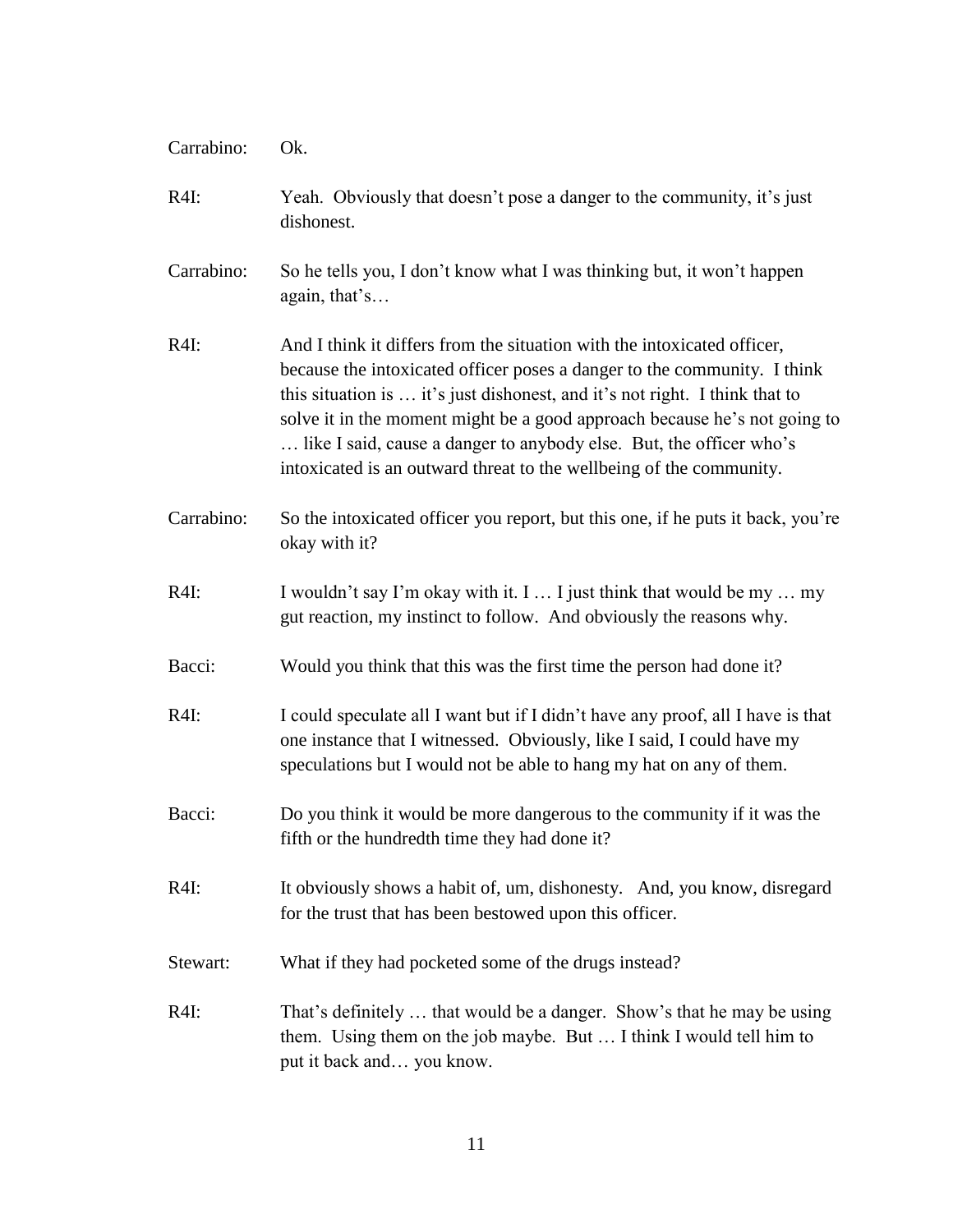| Stewart:   | Ok.                                                                                                                                                                                                               |
|------------|-------------------------------------------------------------------------------------------------------------------------------------------------------------------------------------------------------------------|
| Carrabino: | So the distinction is dictated by the substance, in your mind?                                                                                                                                                    |
| R4I:       | I think it's the threat at the moment to the community, is what it is. And<br>the threat to the officers around him that have to rely on him, potentially,<br>in an emergency.                                    |
| Stewart:   | Do you think if you have a partner who might be stealing, would that be a<br>threat to you as a partner?                                                                                                          |
| R4I:       | I mean, it would have to depend on the partner. I think, physically,<br>probably not at that moment. But yeah, I guess. If he's being<br>dishonest. That's his pattern, that could probably take me down with it. |

(Appellant Exhibit 17 at 1:03:45).

28. Candidate R4H's combined packet and interview revealed the following:

- He failed to list a college he attended on his application and answered "No" that he was suspended while in school. When questioned he admitted he was kicked off campus for smoking marijuana. (Candidate Interview at 11:00) When questioned why he answered "no" he said "I didn't put it because I didn't put Framingham State, or, like you said, I didn't read it carefully enough."
- He did not indicate any accidents in his records when, in fact, he had two accidents; (Candidate Interview at 13:00)
- He failed to list multiple jobs; (Candidate Interview at 16:00)
- He withdrew his name from consideration as a Somerville Firefighter because he was smoking marijuana at the time of the hiring process and "did not want to jeopardize [his] chances"; (Candidate Interview at 21:00)
- He did not list an incident that occurred at Powder House Park in Somerville where he and a friend were questioned by the police for smoking marijuana and drinking Hennessy in the park; (Candidate Interview at 39:00)
- 29. Mr. O'Donnell received a bypass letter at the end of this hiring process dated March 3, 2020.

As reasons for the bypass, the City stated that he had demonstrated poor judgment in

response to scenario questions during the interview. Specifically, as referenced above, the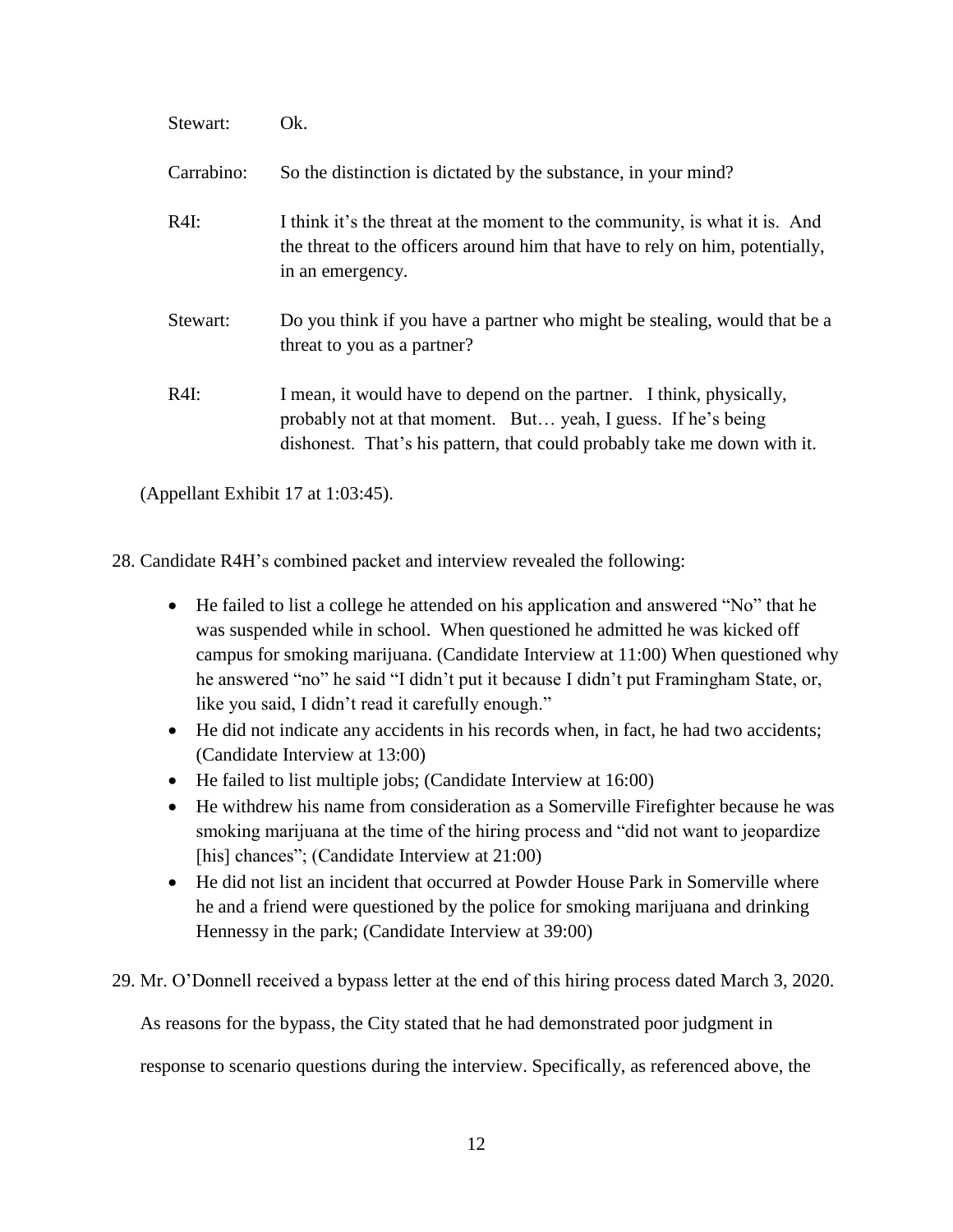Panel had serious concern with his responses to pre-written questions # 5 and # 6, which they could not overcome and ended up bypassing Appellant for these responses. (Testimony of Stewart and Carrabino)

### *Legal Standard*

 The fundamental purpose of the civil service system is to guard against political considerations, favoritism, and bias in governmental hiring and promotion. The commission is charged with ensuring that the system operates on "[b]asic merit principles." Massachusetts Assn. of Minority Law Enforcement Officers v. Abban, 434 Mass. 256, 259, citing Cambridge v. Civil Serv. Comm'n., 43 Mass.App.Ct. 300, 304 (1997). "Basic merit principles" means, among other things, "assuring fair treatment of all applicants and employees in all aspects of personnel administration" and protecting employees from "arbitrary and capricious actions." G.L. c. 31, section 1. Personnel decisions that are marked by political influences or objectives unrelated to merit standards or neutrally applied public policy represent appropriate occasions for the Civil Service Commission to act. Cambridge at 304.

 The issue for the Commission is "not whether it would have acted as the appointing authority had acted, but whether, on the facts found by the commission, there was reasonable justification for the action taken by the appointing authority in the circumstances found by the commission to have existed when the Appointing Authority made its decision." Watertown v. Arria, 16 Mass.App.Ct. 331, 332 (1983). See Commissioners of Civil Service v. Municipal Ct. of Boston, 369 Mass. 84, 86 (1975); and Leominster v. Stratton, 58 Mass.App.Ct. 726, 727-728 (2003).

 The Commission's role, while important, is relatively narrow in scope: reviewing the legitimacy and reasonableness of the appointing authority's actions. City of Beverly v. Civil Service Comm'n, 78 Mass.App.Ct. 182, 189, 190-191 (2010) citing Falmouth v. Civil Serv.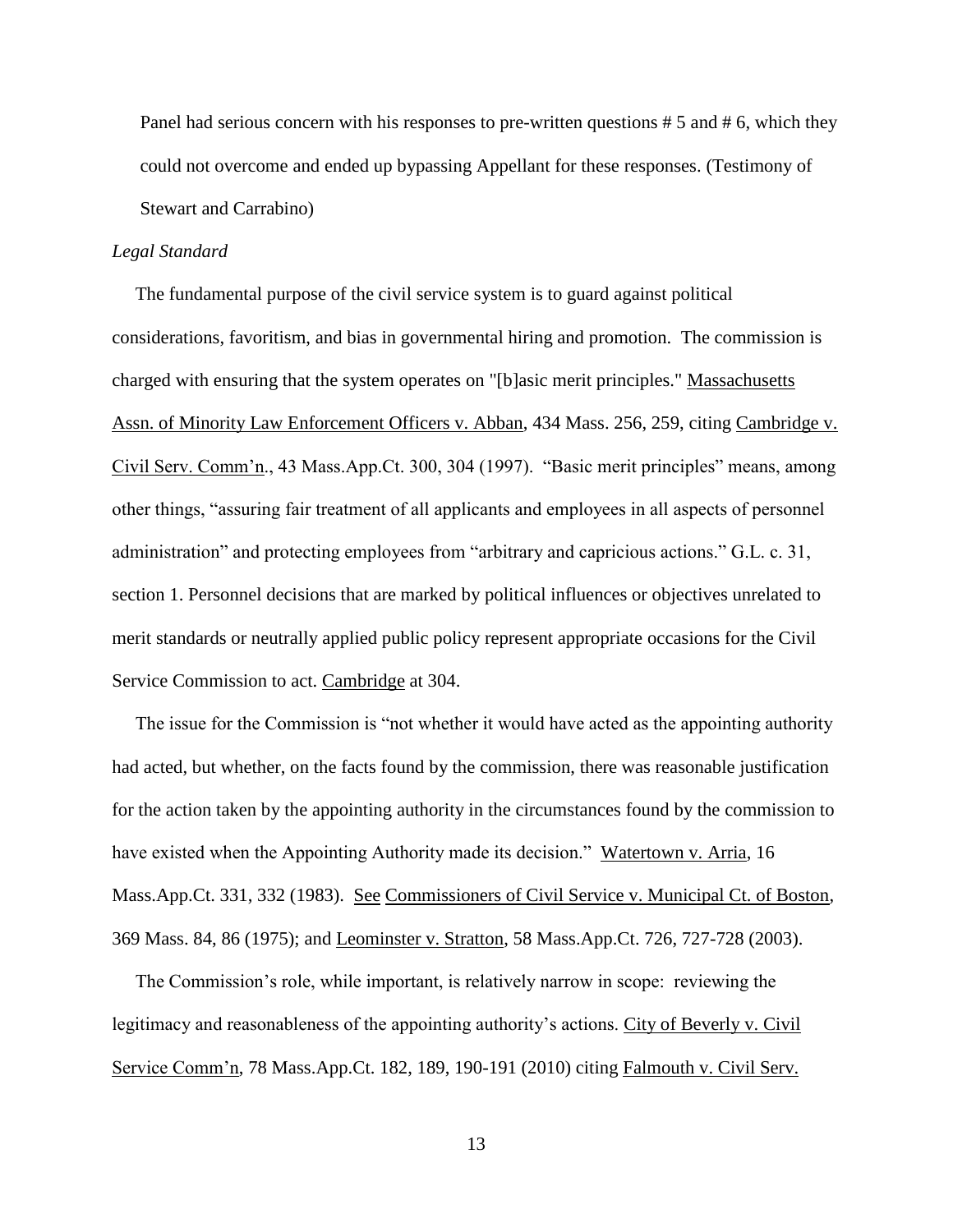Comm'n, 447 Mass. 824-826 (2006) and ensuring that the appointing authority conducted an "impartial and reasonably thorough review" of the applicant. The Commission owes "substantial deference" to the appointing authority's exercise of judgment in determining whether there was "reasonable justification" shown. Beverly citing Cambridge at 305, and cases cited. "It is not for the Commission to assume the role of super appointing agency, and to revise those employment determinations with which the Commission may disagree." Town of Burlington and another v. McCarthy, 60 Mass. App. Ct. 914, 915 (2004).

Disputed facts regarding alleged prior misconduct of an applicant must be considered under the "preponderance of the evidence" standard of review as set forth in the SJC's recent decision in Boston Police Dep't v. Civil Service Comm'n, 483 Mass. 461 (2019), which upheld the Commission's decision to overturn the bypass of a police candidate, expressly rejecting the lower standard espoused by the police department. Id., 483 Mass. at 333-36.

#### *Analysis*

 In regard to bypass appeals, the core mission of the Civil Service Commission is to ensure that Appointing Authorities, as part of a fair and impartial hiring process, offer valid reasons for bypassing a candidate in favor of lower-ranked candidates. As part of that review, the Commission must consider whether there is any evidence of personal or political bias by the Appointing Authority. Here, I found none. Both Ms. Stewart and Deputy Chief Carrabino were good witnesses. Neither of them had any personal animus against the Appellant. In fact, they both candidly acknowledged that, based on a review of the background investigation report, they both found Mr. O'Donnell to be a strong candidate prior to his interview. Neither of them tried to paint Mr. O'Donnell in a bad light and/or pile on with other reasons to justify their decision here. They considered both the positive and negative aspects of Mr. O'Donnell's candidacy.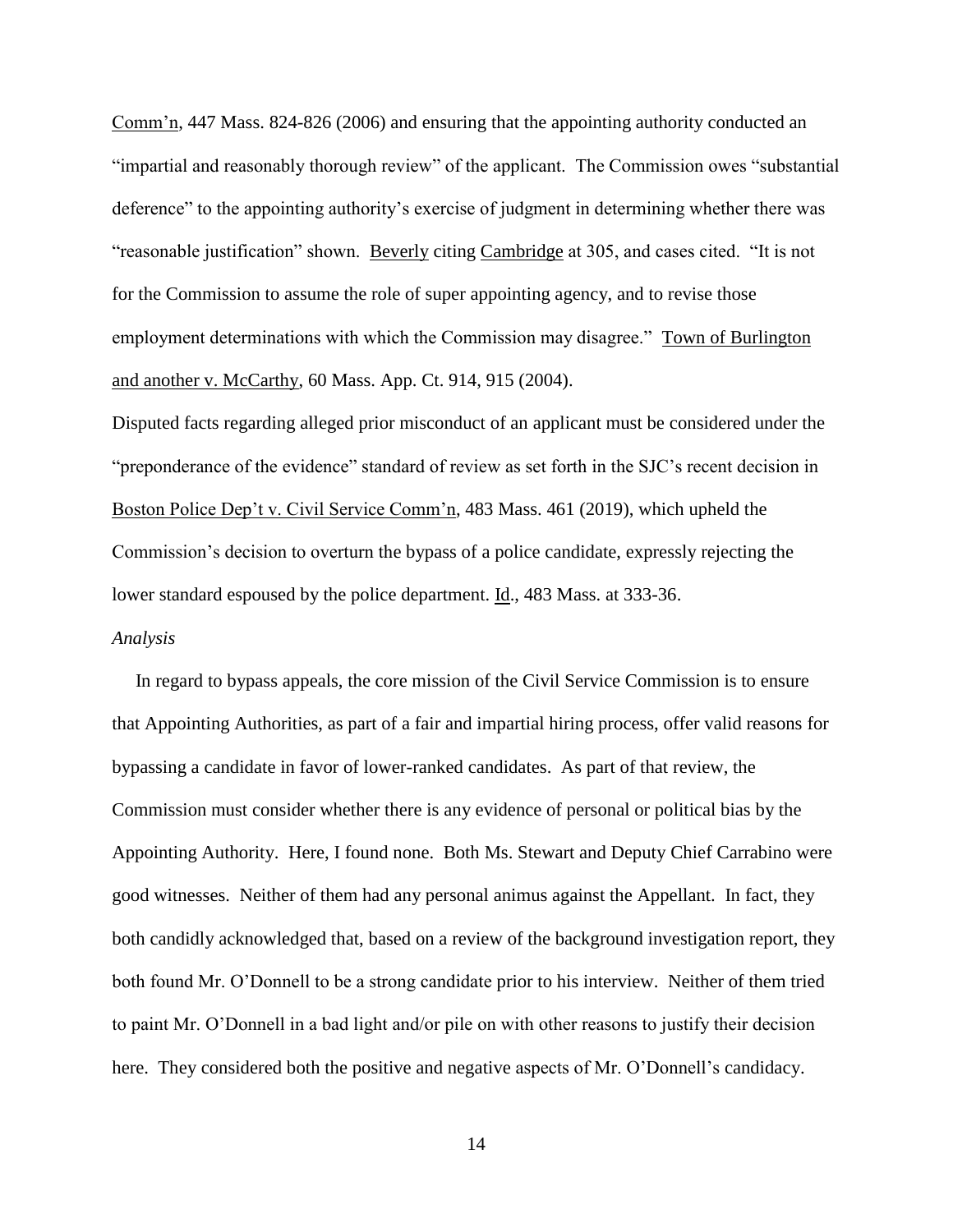Further, as part of the interview process, they gave Mr. O'Donnell (and many other candidates) the benefit of the doubt regarding various errors or omissions on his application after listening to Mr. O'Donnell's explanations for these errors. In summary, the interview panelists were not predisposed to bypassing Mr. O'Donnell nor did they develop any animus or bias against Mr. O'Donnell that factored into their decision to bypass him for appointment.

 Rather, the panelists testified credibly that they had serious concerns regarding the troubling answers that Mr. O'Donnell provided to scenario questions meant to assess whether the candidate understood the need to refrain from drinking alcohol when he was scheduled for duty later the same day. The Appellant argues that the City should have simply asked a more straightforward question (i.e. – Would you drink alcohol prior to a scheduled shift?) as opposed to posing a hypothetical scenario involving attendance at a wedding reception. I disagree. The case scenario presented was realistic; it was designed to elicit a candid answer regarding a serious issue; and it was not complicated.

 Likely anticipating that all of the candidates would state that they would *not* drink alcohol at a wedding reception prior to a scheduled shift, the interview panelists were ready with a followup question to see if the answer remained the same if drinking alcohol was limited to giving a toast at the wedding reception. All of the selected candidates stated unequivocally that they would not drink alcohol at a wedding reception being held before a scheduled shift. The Appellant, even after being provided with a clarification, referenced drinking multiple beers at the hypothetical wedding reception. He was then specifically asked how he would handle giving a toast at that same reception, to which he inexplicably replied: "glasses up and take a sip." Later, when asked to square these answers with his statement that he would report an on-duty officer who had been drinking before his shift, the Appellant compounded his bad answers by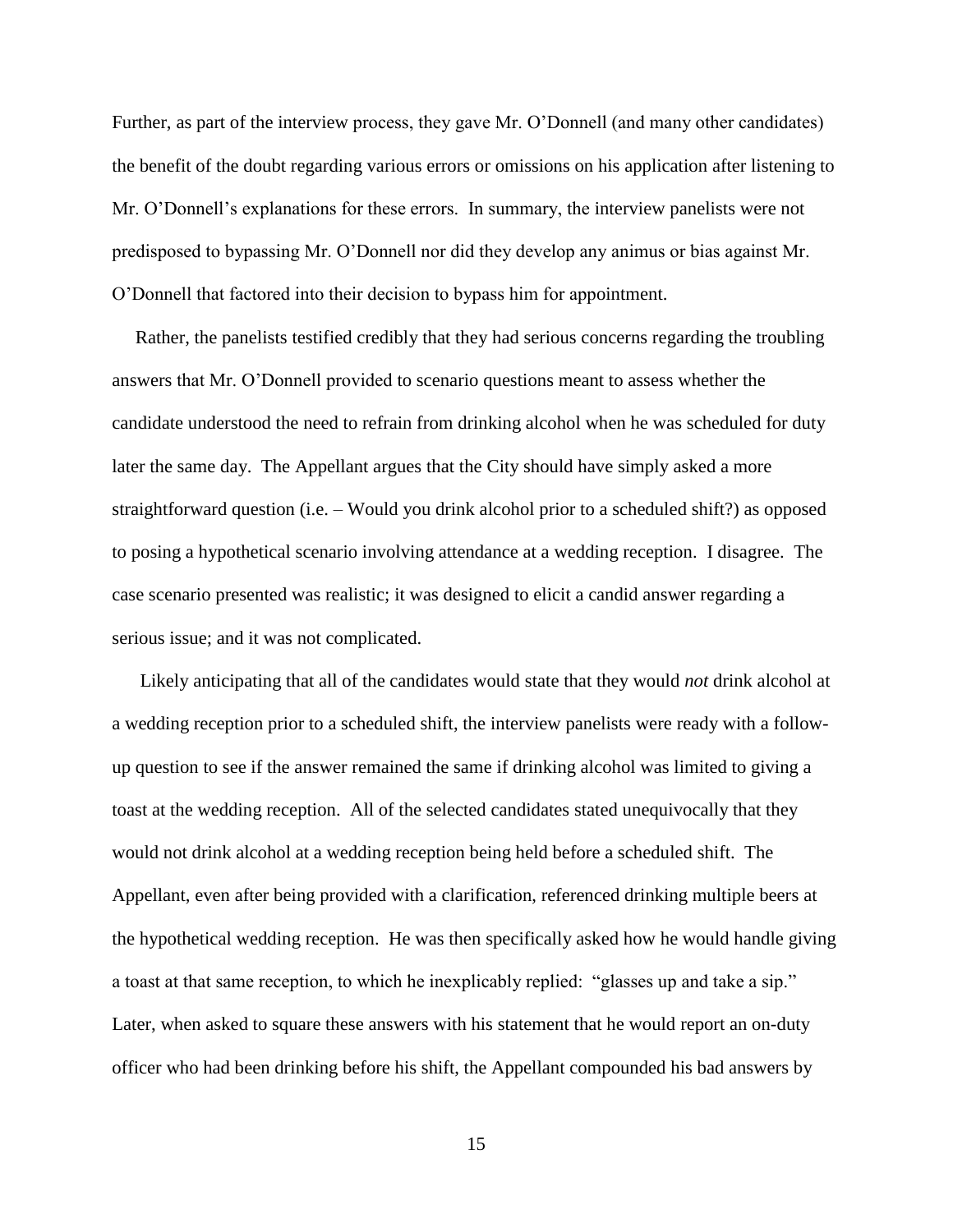saying, after reflection, that he should have called-out if he had something to drink before a scheduled shift.

 All of these responses troubled the interview panelists, who were concerned that the Appellant was unable to clearly state, as all selected candidates had, that he simply would not drink alcohol at a social event on the same day that he was scheduled to report to duty. This is a reasonable and obvious concern, particularly given that police officers carry a firearm and are required to make split second decisions regarding use of force that have life and death consequences.

 The Commission, in a series of prior decisions, has ruled that a candidate's poor interview performance can serve as a basis for bypass where there is no evidence of inappropriate motivations. See McMahon v. Town of Brookline, 20 MCSR 24 (2007) (poor interview performance can stand alone as the sole basis for bypass where there is no evidence of any inappropriate motivations on the part of the Appointing Authority). See also O'Connor v. Police Comm'r of Boston, 408 Mass. 324, 328 (1990). An applicant's poor performance during the interview process is a relevant factor an appointing authority can use to judge an applicant. Frost v. Town of Amesbury, 7 MCSR 137 (1994) (Commission upholds bypass where applicant's answers to situational questions were unsatisfactory); LaRoche v. Department of Correction, 13 MCSR 159 (2000) (Commission upholds bypass where applicant's answers to situational scenarios did not comply with department policies and procedures and failed to demonstrate an ability to lead).

 The Appellant argues, either explicitly, or tacitly, that the process here was not fair and impartial. I address each of the Appellant's arguments below.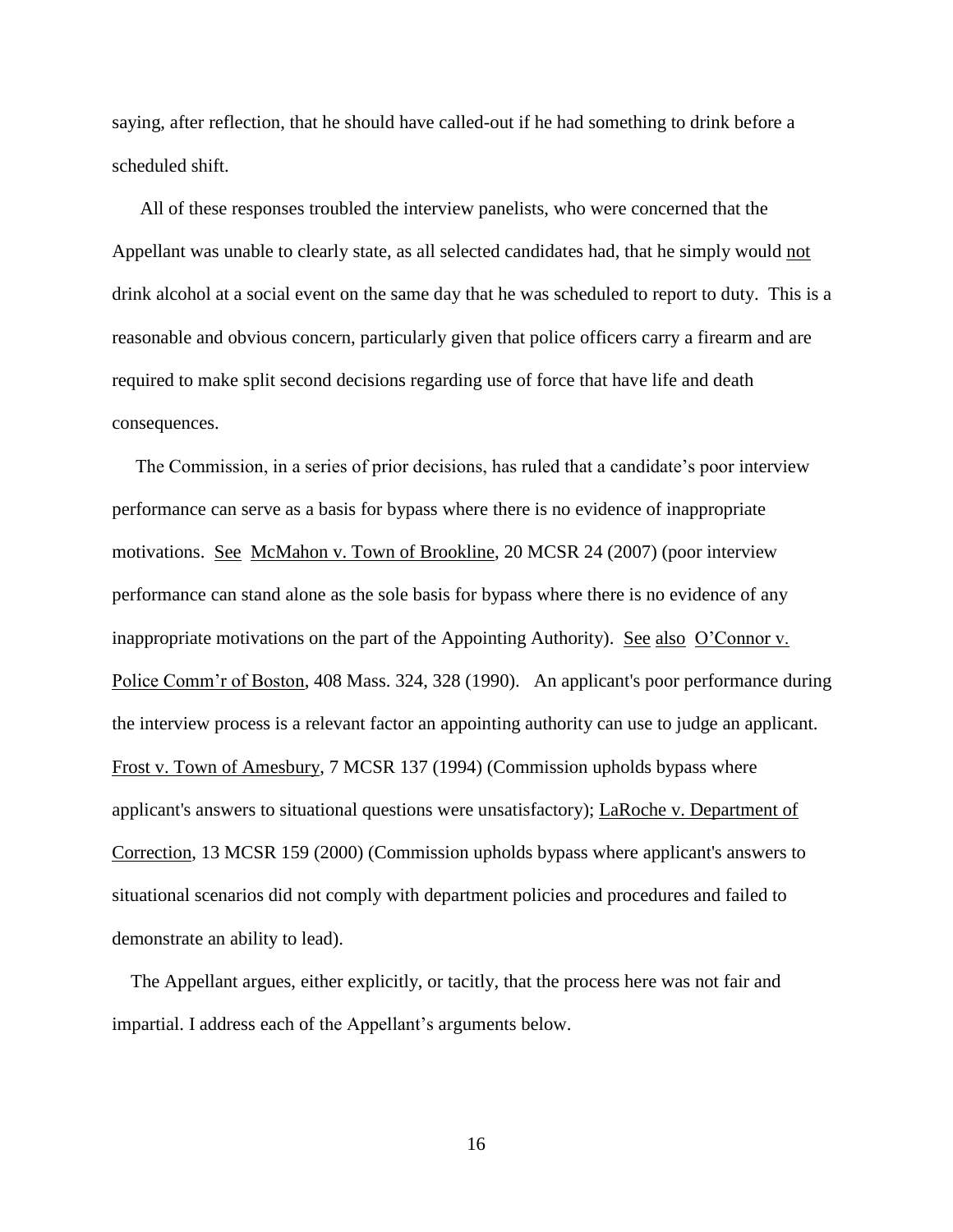First, the Appellant argues that Candidate R-4B has a criminal history and that he gave a poor response to an interview question when he initially stated that he *may* report his partner if he witnessed the partner stealing money from the scene of a crime, then clarifying his answer only after Deputy Carrabino asked a follow-up question.

 To ensure clarity, Candidate R-4B did *not* bypass Mr. O'Donnell as Candidate R-4B was ranked *higher* than Mr. O'Donnell on the Certification. Put another way, the City is not required to provide the Appellant with sound and sufficient reasons for appointing someone ranked higher than him on the Certification. That notwithstanding, both interview panelists offered credible testimony that past indiscretions or mistakes of candidates did not result in an automatic bypass recommendation by the Panel. The Panel noted various concerns with some candidates that were discussed at length with those candidates during their interviews. The Panel was not looking for "perfect people". Rather, they were looking for maturity, those with good judgment, who have grown and learned from their mistakes in the past. For the panelists, the way the individual was able to reflect on their personal growth, and who they are today was what was important to them in deciding who would make a successful police officer. In regard to whether Candidate R-4B's initial answer to a scenario regarding another officer stealing money was: a) a poor answer; and b) equally as poor as the Appellant's answer to a different question involving drinking alcohol before a scheduled shift, that type of hair-splitting analysis is not the role of the Commission, particularly when the interview panelists who testified before the Commission showed no signs of bias against the Appellant. In the sound judgment of the unbiased interview panelists, they concluded that the Appellant's answers regarding the alcohol-related scenario raised red flags about the Appellant that did not arise regarding Candidate R-4B's answers to a different question. As noted above, the Appellant's poor answers involved his own hypothetical actions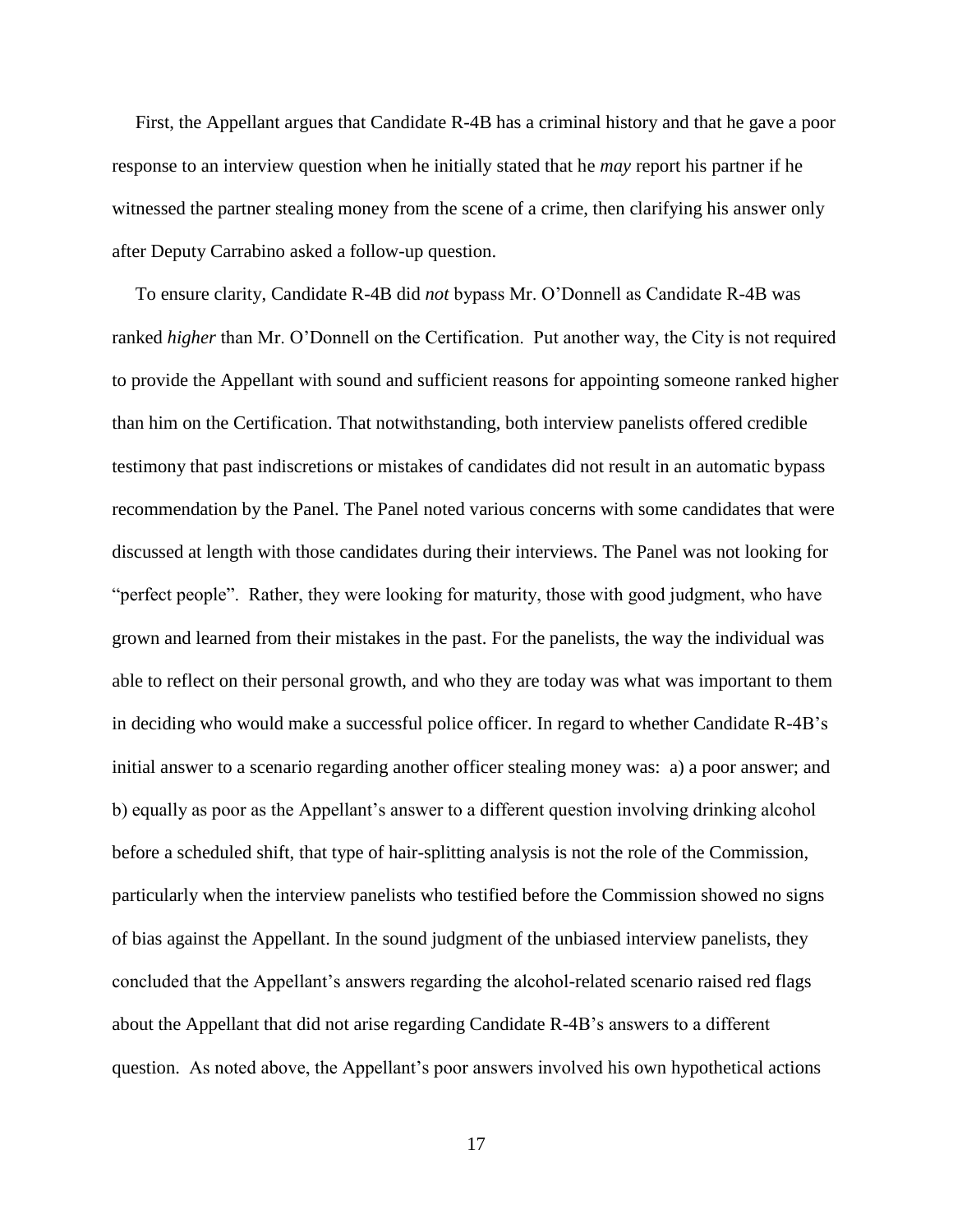(drinking at a social event before a scheduled shift; calling in sick to the shift instead of abstaining from alcohol altogether) and then applying a different standard to another officer. The Appellant's argument that Candidate R-4B was purportedly given an opportunity to clarify his answer and that the Appellant was not falls into the same category of micromanagement of the Appointing Authority interview process that is not the purview of the Commission. The interview panelists did, however, attempt to provide the Appellant with clarity when he first misunderstood the question. More importantly, I did not see any evidence that the Panelists' clarifications during Candidate R-4B's interview was designed to give that candidate an unfair advantage over any other candidate, including the Appellant.

 Second, the Appellant argues that Candidate R-4F also "performed poorly" in the interview and that, according to the hand-written notes of Ms. Pavao (provided by the panelists), there were "omissions and falsehoods" in Candidate R-4F's application. Similar to Candidate R-4B, Candidate R-4F did not bypass the Appellant and the City was not required to provide the Appellant with sound and sufficient reasons for appointing Candidate R-4F. That notwithstanding, as referenced above, the interview panelists put less weight on errors and omissions on an application for *all* candidates, including certain errors and omissions of the Appellant.

 Third, the Appellant argues that the City, in a different hiring cycle that took place approximately four years ago, purportedly appointed a candidate (identified in a prior Commission decision as "Candidate 7") who stated that he would consume one or two alcoholic beverages at a social function prior to a scheduled shift. Not only is this far outside the bounds of what should be considered in regard to whether there was fair and impartial treatment in *this*  hiring process, in 2020, but the Appellant acknowledges, that "Candidate 7" ultimately clarified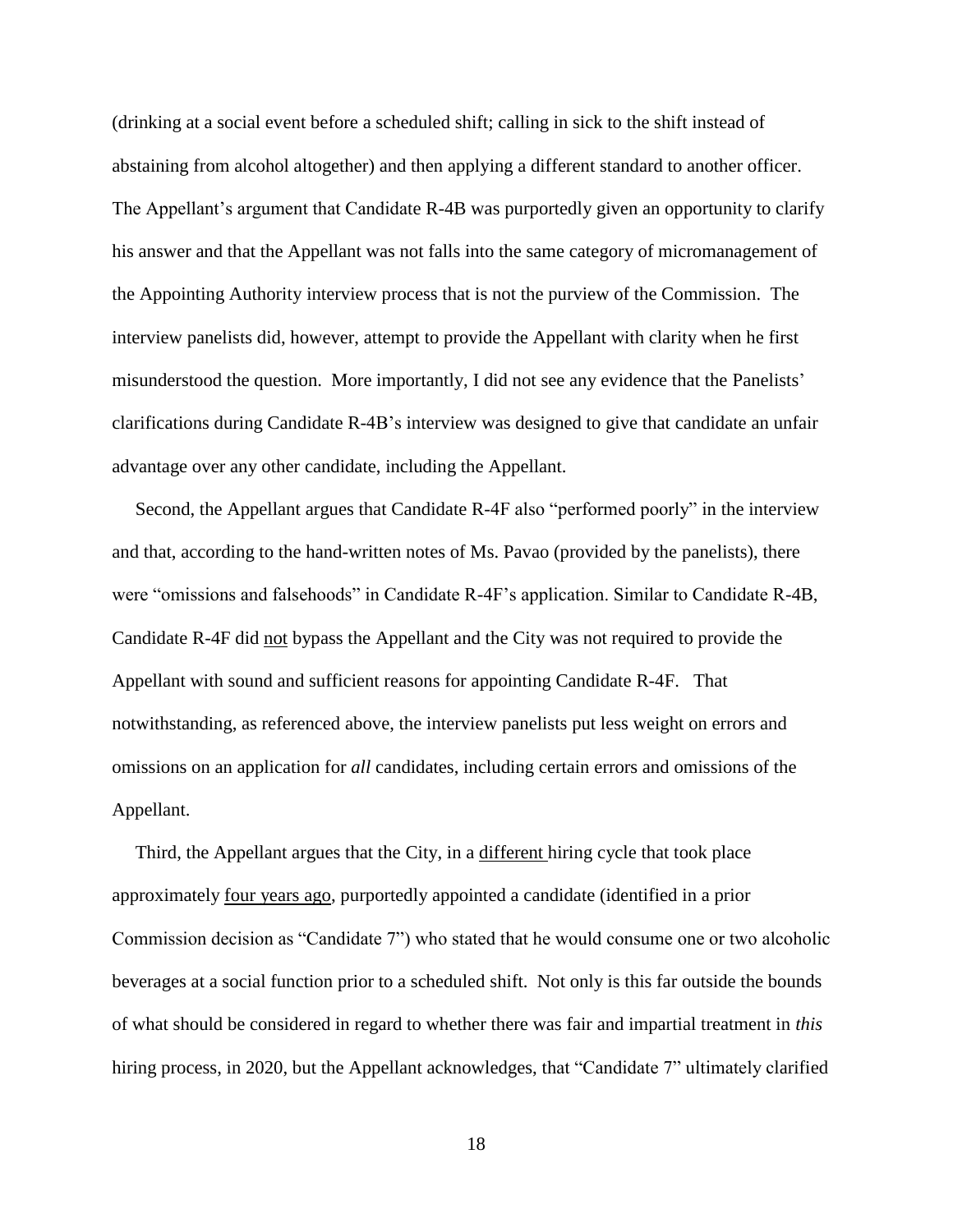and corrected his answer, as opposed to stating, in retrospect, that he should have called in sick if he drank at a social event before a scheduled shift.

 Fourth, the Appellant cites two candidates from *this* hiring cycle who *did* bypass the Appellant for appointment: Candidates R-4H and R-4I. Candidate R-4H had errors and omissions on his application, including failing to list that he has attended college before being asked to leave and failing to list an "interaction" with police in which Candidate R-4H and a friend, many years ago, were spotted drinking alcohol and smoking marijuana in a park. As referenced above, errors and omissions on an application, including those of the Appellant, were not necessarily a reason to automatically bypass a candidate for appointment. Further, consistent with prior Commission decisions, candidates, as part of the application process, may only be asked a limited number of questions related to their criminal history. The question regarding any "police interactions" appears to be an impermissible application question and it would not be appropriate to use that as a yardstick here to show whether the Appellant received fair and impartial treatment. Also, as referenced above, the Panelists candidly acknowledged that prior misconduct, particularly if it occurred many years ago, would also not be an automatic disqualifier for appointment today, depending on various other factors, including whether the candidate showed that he/she had matured and learned from past mistakes.

 In regard to Candidate R-4I, the Appellant argues that he gave an "even more egregious answer" (than Candidate R-4B) to the question regarding whether he would report a fellow officer that he witnessed stealing. First, in regard to the *alcohol-related* questions, which formed the basis for the Appellant's bypass, Candidate R-4I immediately responded "zero" in regard to how much alcohol he would consume at the social event; that he would ask the bartender for something without alcohol and participate in the toast but would not consume alcohol; and, if the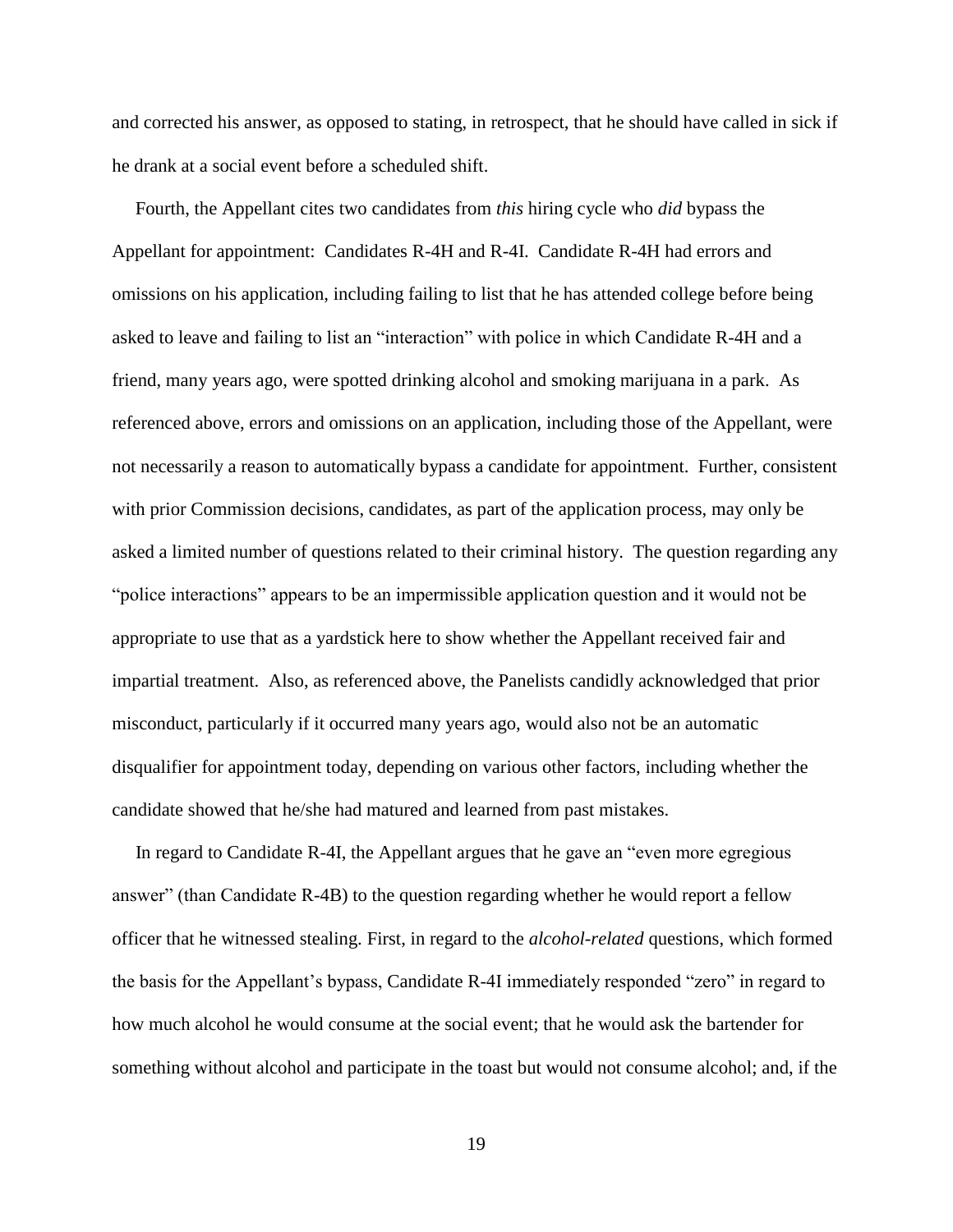friend who was getting married didn't understand, they would no longer be friends. That was precisely the type of unambiguous moral clarity that the panelists were looking for. In regard to that same candidate's response to the question regarding observing a fellow officer stealing, the panelists concluded that this was not an "ideal answer". After discussing the matter, they ultimately concluded that the less than ideal response was not a reason to bypass this candidate. While the panelists were not able to clearly articulate during their testimony before the Commission why the less than ideal answer did not result in his bypass, it is clear, based on their testimony, that they were far more troubled by the multi-faceted troubling answers provided by the Appellant regarding the alcohol-related questions. Here, where the evidence does not show any impermissible motivations by the decision-makers, the Appointing Authority maintains the discretion to assess how much weight is given to problematic answers by candidates.

 Finally, the Appellant argues that since one of the other selected candidates who bypassed the Appellant was the son of a Somerville Police Captain, it calls into question whether the process here was fair and impartial. The Appellant was provided with the recorded interviews of each candidate, including this particular candidate. I infer that, had the Appellant concluded that this candidate performed poorly during his interview, including the case scenarios, the Appellant would have identified that candidate as a purported example of disparate treatment. The Appellant made no such argument.<sup>7</sup>

 I have, however, as part of this appeal, and another appeal pending before the Commission, considered the sequence of events that resulted in this candidate and 3 other lower-ranked candidates being considered for appointment. As referenced in the findings, the City first

 $\overline{a}$ 

<sup>&</sup>lt;sup>7</sup> While this appeal was pending, I held a hearing regarding Tivinis v. Somerville, G1-20-045. Tivinis was also bypassed for appointment during this hiring cycle. As part of the Tivinis appeal, the audio recording of the Police Captain's son was entered into evidence. In response to the alcohol-related scenario question, that candidate stated that he doesn't drink and wouldn't drink at a wedding reception before a scheduled shift, even if he was the best man giving a toast.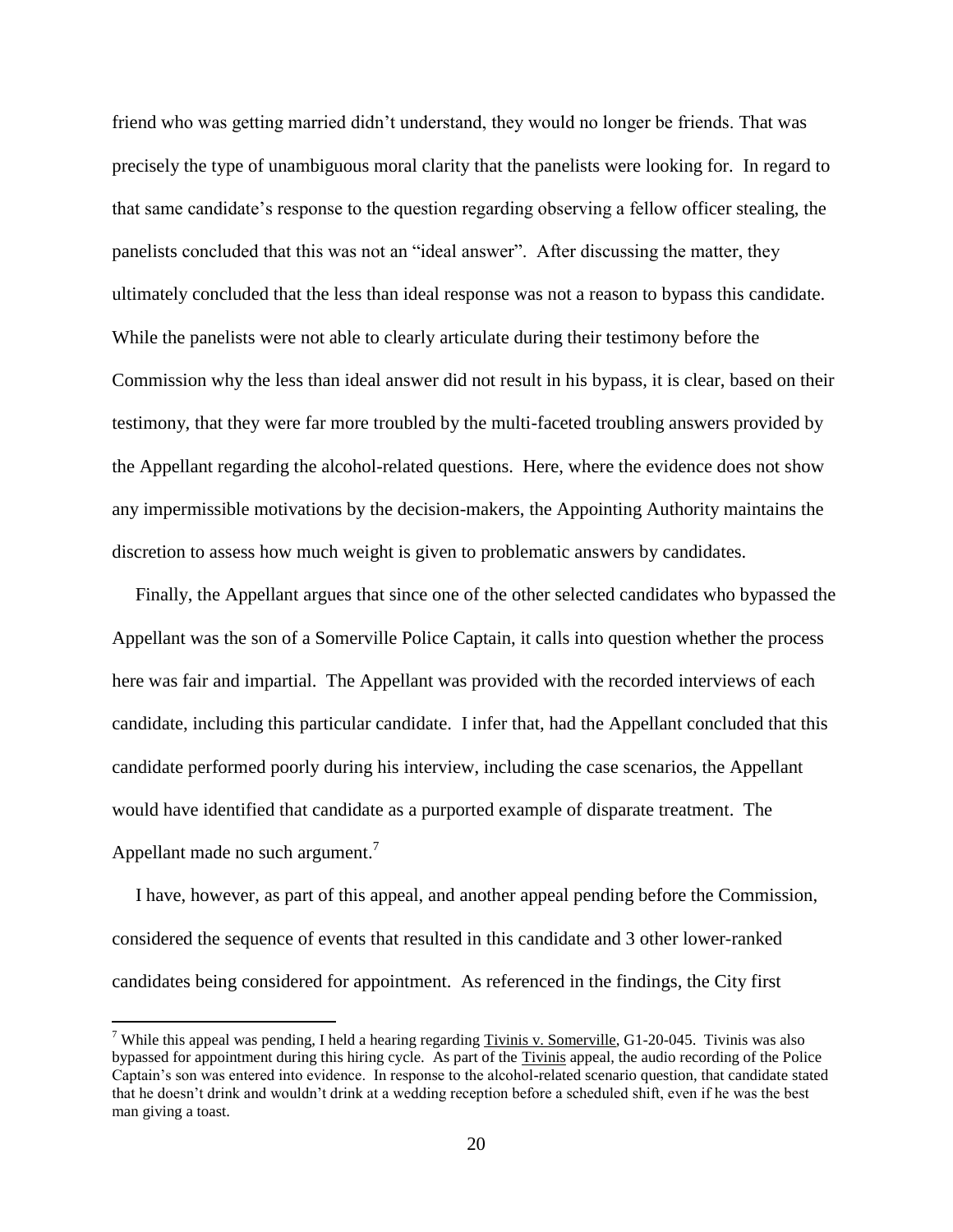requested authorization to appoint ten (10) reserve candidates, which would limit the City's consideration to the first 21 candidates who signed the Certification as willing to accept appointment under the so-called 2N+1 formula. At least four candidates who were ultimately appointed by the City were not among the first 21 candidates on the Certification. Approximately four weeks later, the City requested authorization from HRD to appoint 16 (as opposed to 10) candidates from this Certification, thus, arguably increasing the number of candidates that could potentially be considered from 21 to 33. As a result, the City considered additional, lower-ranked candidates on the Certification, including 4 other lower-ranked candidates who were ultimately appointed. However, the City only appointed a total of 9 reserve candidates, based on the interview panel's recommendation.

 The above-referenced sequence of events may warrant additional inquiry by the Commission in regard to the City's rationale for requesting authorization to hire 16 candidates, as opposed to 10, and whether, based on the City's decision to appoint only 9 candidates, those additional, lower-ranked candidates were even eligible for appointment.<sup>8</sup>

 In regard to the instant appeal, however, I gave the City's decision to bypass Mr. O'Donnell heightened scrutiny based on the above-referenced questions. Specifically, I considered whether the decision to bypass Mr. O'Donnell was somehow related to a possible pre-determination by the City to reach lower-ranked candidates on the Certification. As discussed above, I found the two interview panelists who testified before the Commission to be highly credible. Even applying heightened scrutiny to their testimony, my assessment of their testimony has not changed. I believe they were sincerely troubled by Mr. O'Donnell's problematic answers to the alcohol-related scenario questions, causing them to conclude it would be too much of a risk to appoint Mr. O'Donnell as a reserve police officer at this time, and, but for the Appellant's

 $\overline{a}$ 

 $8$  The Commission has authority to conduct such inquiries, on its own initiative, through G.L. c. 31, s. 2(a).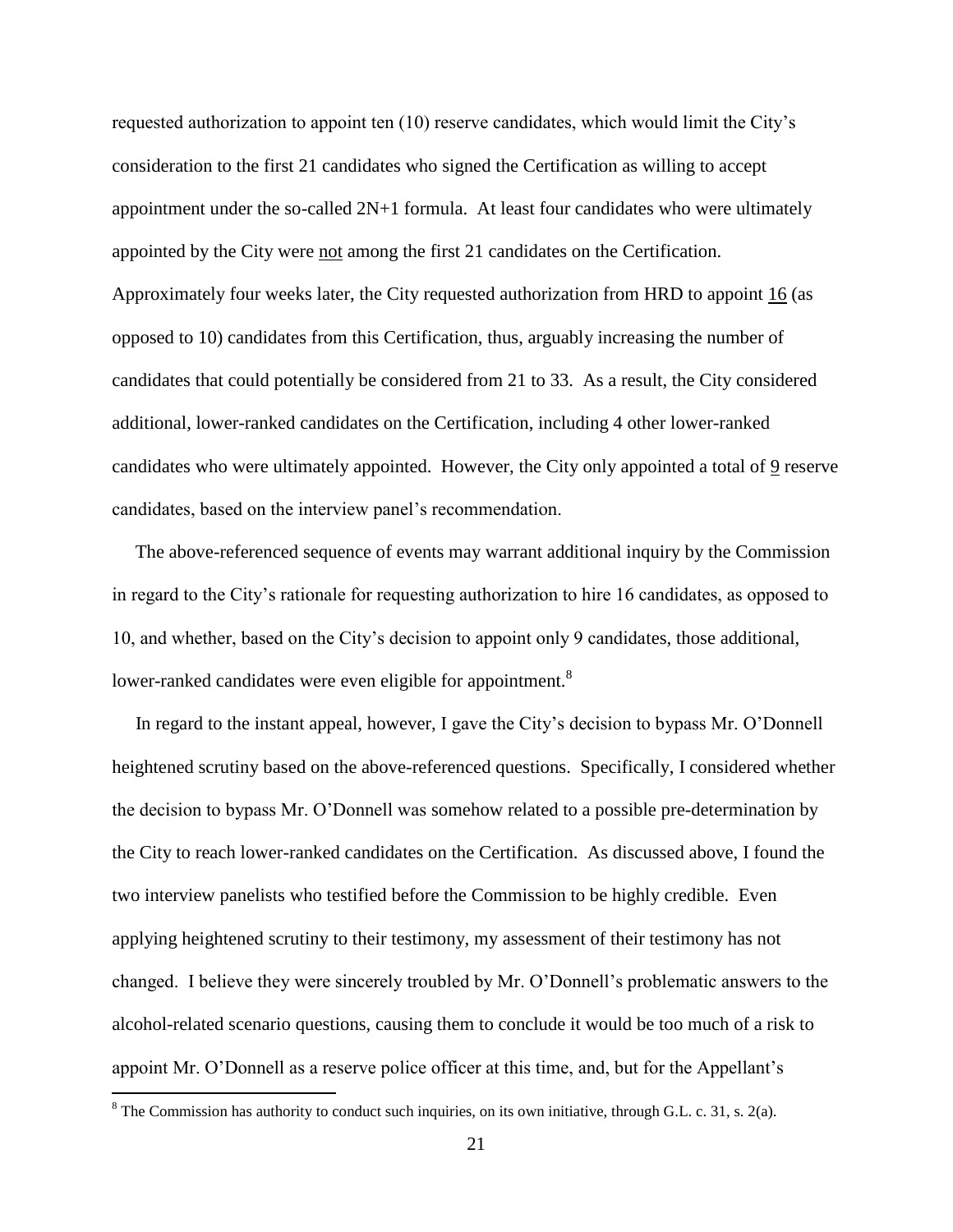problematic answers to the alcohol-related questions, they would have recommended Mr. O'Donnell for appointment.

 In summary, the Appellant is a good person who performed badly on a multi-faceted question that the interviews panelists gave great weight to. Ultimately, his poor performance (i.e.- his inability to say unequivocally that he would not drink alcohol before a scheduled shift) caused the interview panel to conclude that the City would be taking too much of a risk in granting him a conditional offer of employment. Absent evidence that the Appointing Authority acted in bad faith here, the City is afforded deference in its judgment to bypass the Appellant for this valid reason.

 While the City has shown reasonable justification for bypassing the Appellant at this time, nothing in this decision should be construed to hold that the Appellant's poor interview performance during this hiring cycle should serve as a permanent bar to appointment. Mr. O'Donnell is a lifelong resident of Somerville with a sincere desire to serve the City as a police officer. He has worked hard to obtain a college degree; scored well on a civil service examination; and he has a solid employment history, coupled with strong personal and professional references. Should his name appear among those eligible for consideration in the future, his candidacy should get a fresh look by the City.

### *Conclusion*

 For all of the above reasons, the Appellant's appeal under Docket No. G1-20-044 is hereby *denied*.

Civil Service Commission

*/s/ Christopher Bowman* Christopher C. Bowman Chairman